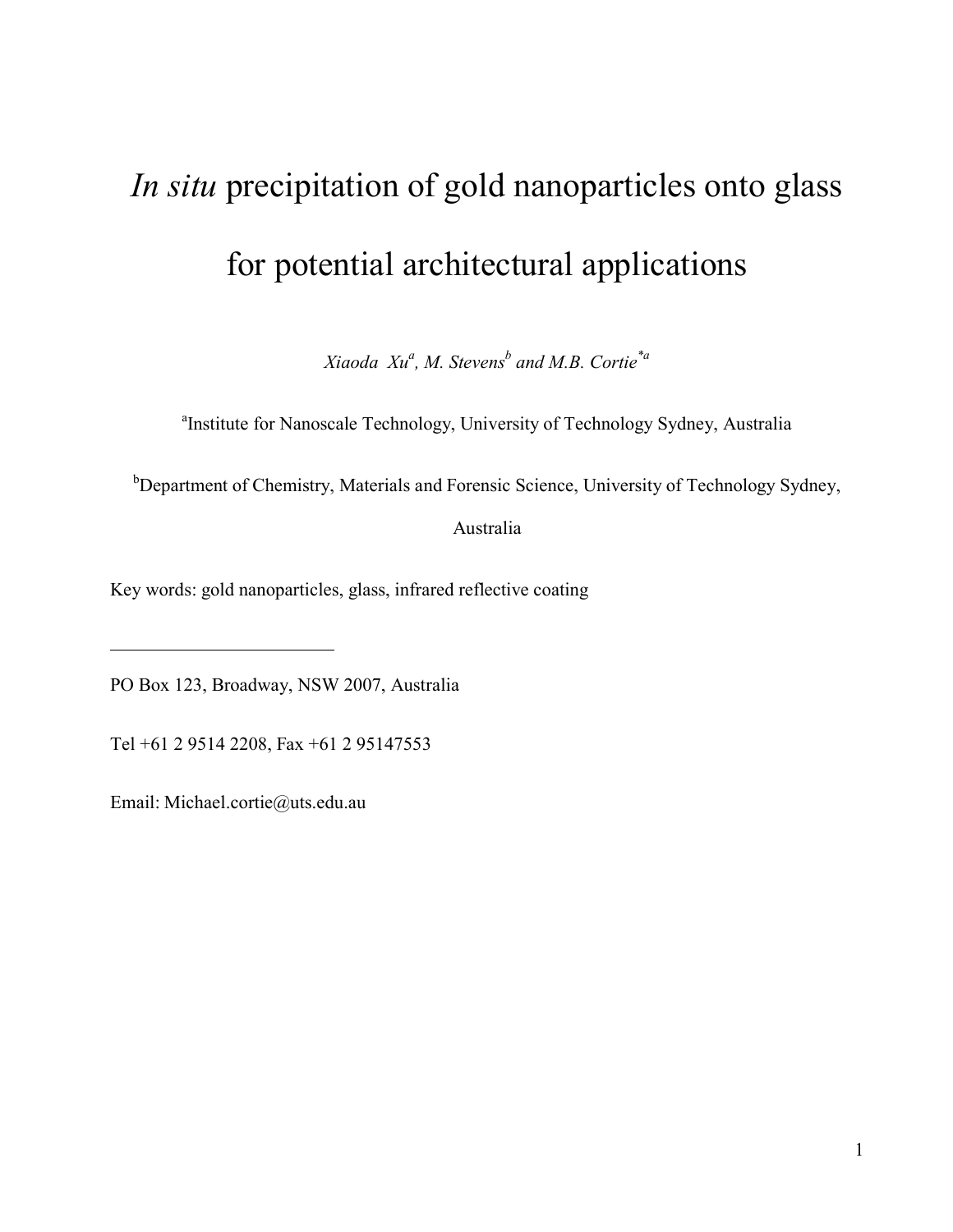### **Abstract**

The optical properties of *in situ* deposited gold nano-particle coatings are investigated for potential application in architectural glass. It is found that the optical properties of the coating can be controlled by the pH of the deposition solution. At a pH of 5.1 the color of the coatings develops from pink, through violet, to blue in transmission. This is due to a plasmon resonance peak at 520 nm from isolated particles, and one at about 700 nm due to near-field dipole interactions, with an intermediate zone of coexistence of the two, which produces the violet color. However, the two peaks do not coexist in the spectra of coatings produced at pH 8.0 or at pH 10.0, with the peak due to the 520 nm resonance being swamped by the development of the resonance due to particleparticle interactions. In all cases the 700 nm peak could be broadened and red-shifted by increasing the deposition time. The reasons for these differences are explored, and are shown to be attributable to the smaller, more aggregated morphology of nano-particles precipitated at the higher pHs. The wavelength of maximum plasmon resonance is examined as a function of the volume fraction of nanoparticles. Significant deviations from the well-known Genzel-Martin analytical model are observed. The reasons for deviation of the model are discussed. Finally, it is shown how coatings that are blue or blue-gray in transmission can be obtained by exploiting this deviation. Such coatings may be more suitable for architectural application than the conventional pink-hued coatings obtained with colloidal gold nanoparticles.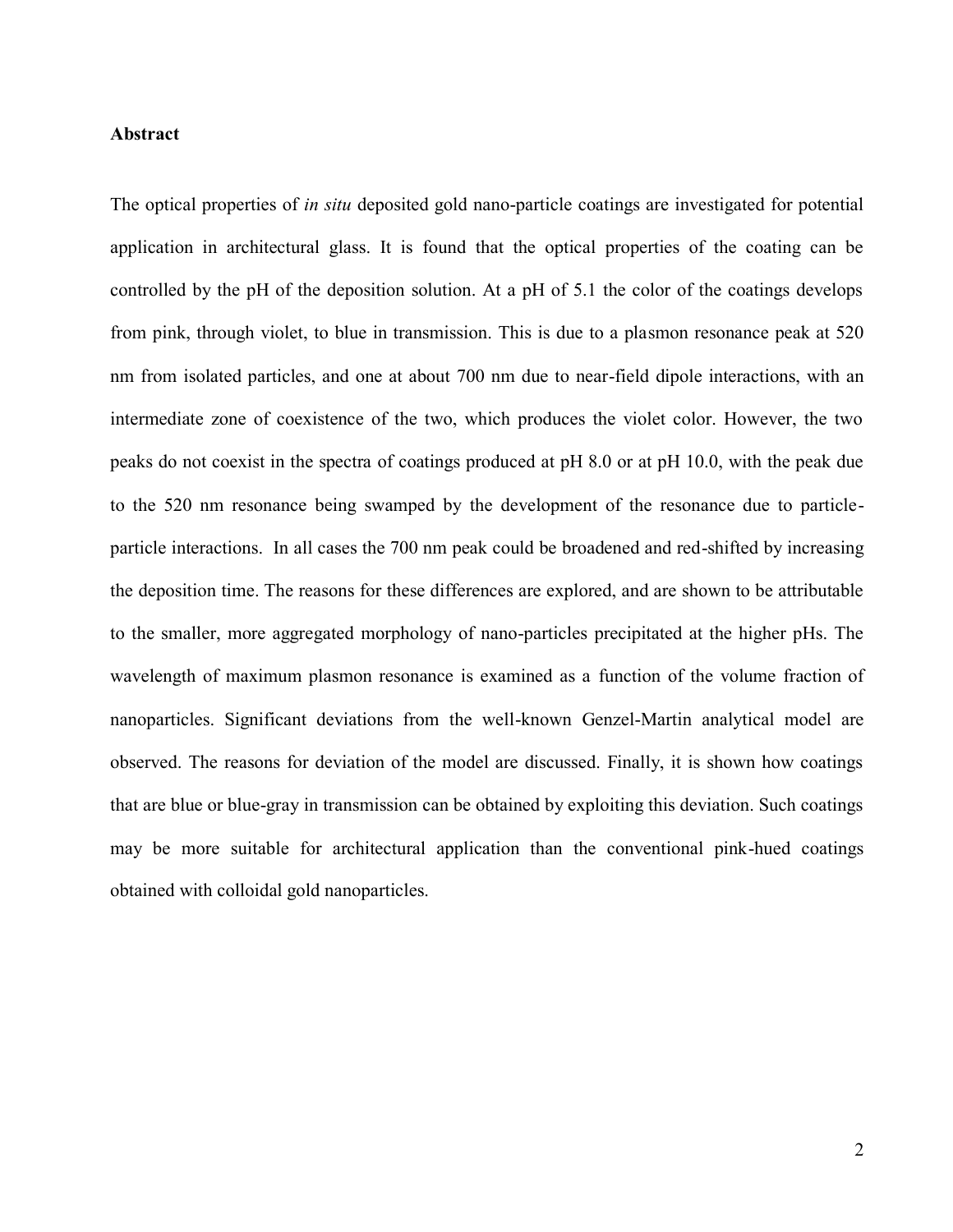#### **Xiaoda Xu, M. Stevens and M.B. Cortie \***

*Chem. Mater.*

*In situ* precipitation of gold nanoparticles onto glass for potential architectural applications

Coatings of similar average density and similar nominal particle size, but different patterns of aggregation, can produce quite different optical transmission spectra, (a) shows substantially isolated particles of 60 nm diameter, and the corresponding spectrum shows a peak at 520 nm, whereas (b) is aggregated from much smaller particles and has a broad absorption peak at approximately 655 nm.

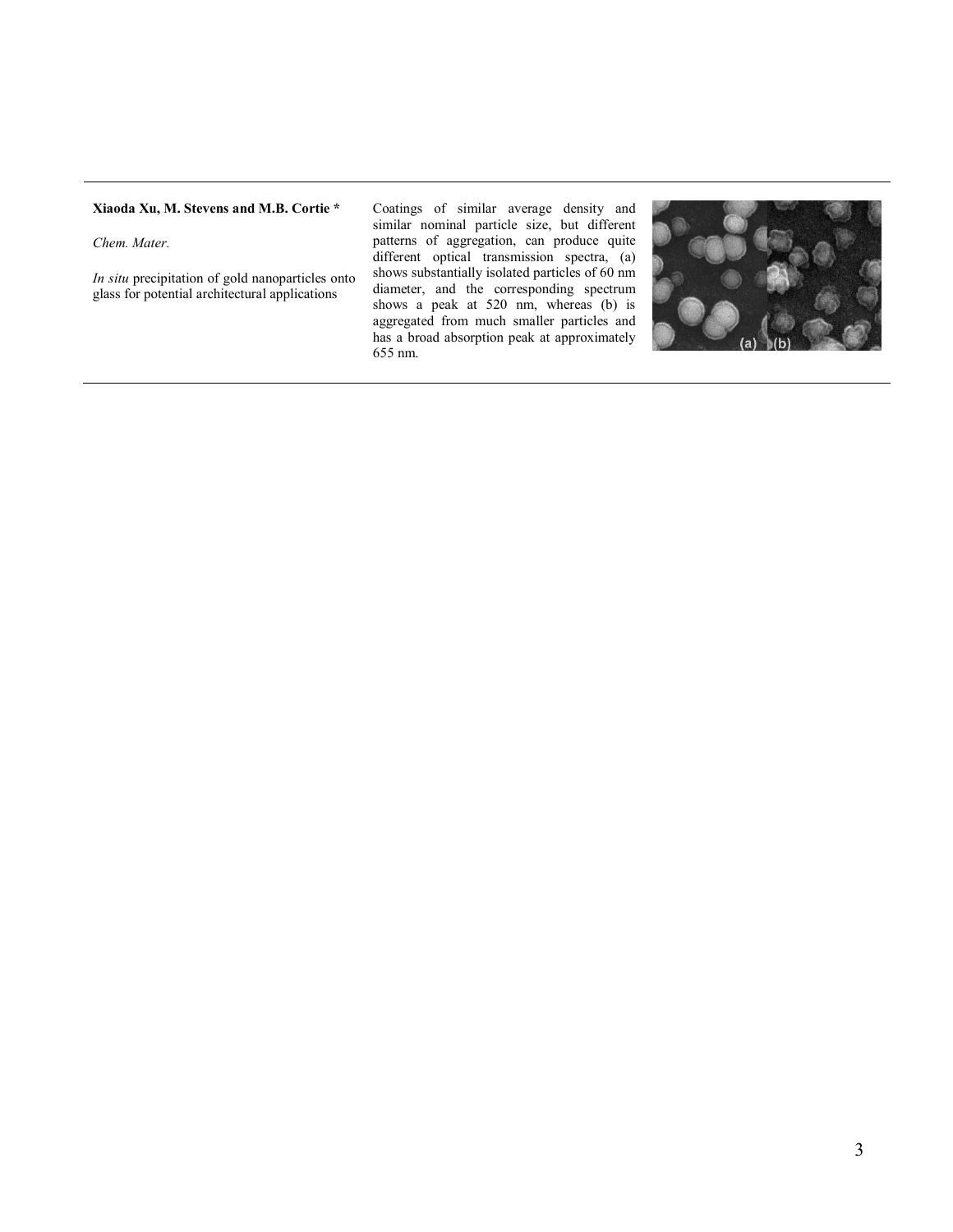# **Introduction**

<span id="page-3-0"></span>Ordinary window glass of 4 mm thickness transmits about 90% of incident visible and near-infra red light.<sup>1</sup> Solar radiation, as received on Earth,<sup>2</sup> is also substantially concentrated on this region of the spectrum (Figure 1). This implies that a considerable amount of energy can be transmitted into a building interior through windows that are directly illuminated by sunlight. For example, at 32° latitude an un-shaded east or west-facing window can receive up 700  $W/m<sup>2</sup>$  of solar energy during daylight hours.  $1$  This can cause a heat load of tens of kilowatts into a residence or office space. This energy, while welcome in winter, is generally not desired in summer. Efforts to remove it by air conditioning contribute significantly to national energy consumption, and hence greenhouse gas emissions, in many warmer regions of the developed world<sup>3,4</sup>.



<span id="page-3-1"></span>Fig. 1 Direct normal solar spectral irradiance at air mass 1.5 for a 37° tilted surface <sup>2</sup>

A possible solution is to modify windows so that they attenuate incoming solar radiation. Up to 50% of the incoming visible spectrum can be removed while still retaining a degree of optical transparency that is acceptable to most consumers.  $<sup>1</sup>$  $<sup>1</sup>$  $<sup>1</sup>$ </sup>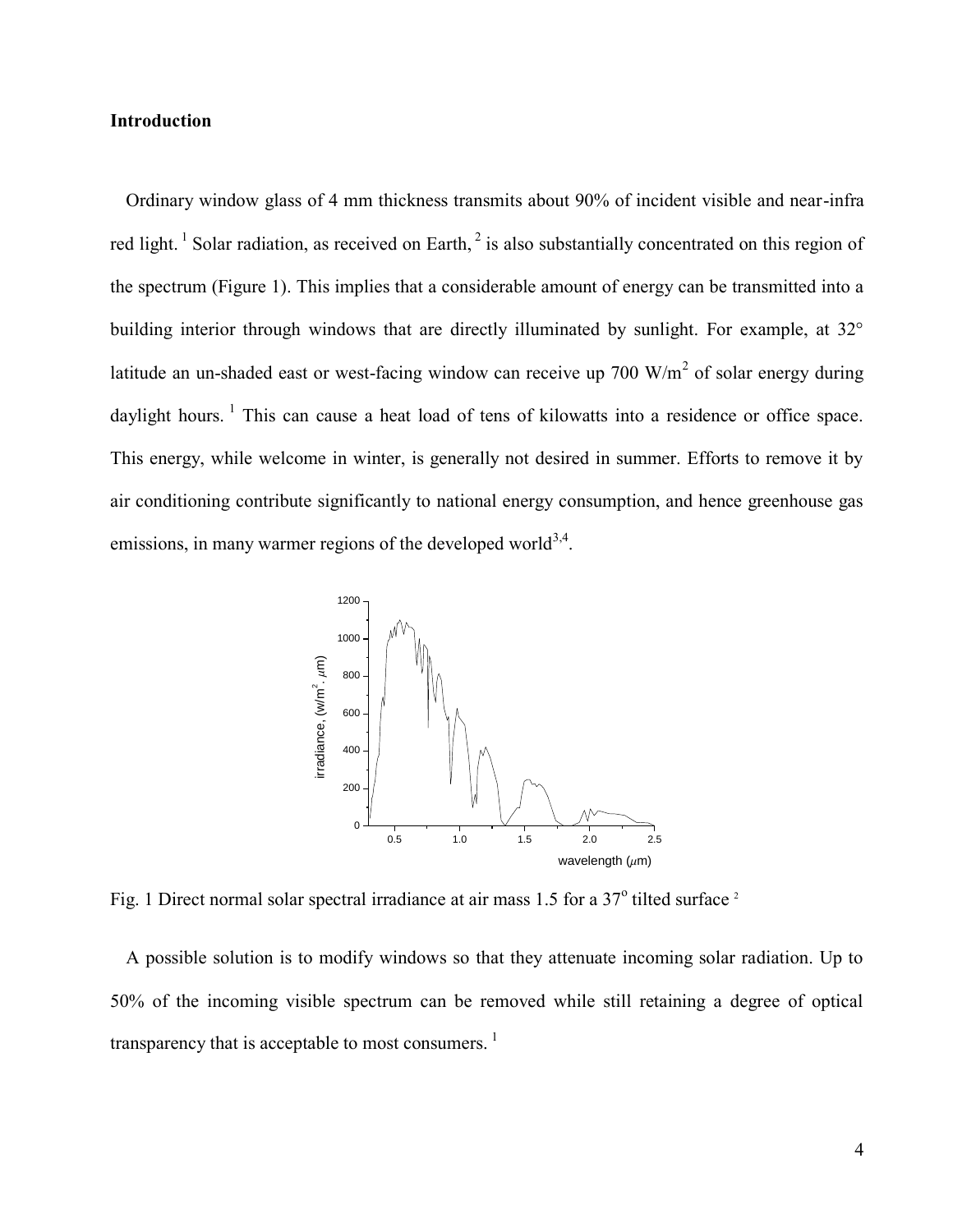In the present paper we will show how a coating of gold nano-particles on glass can serve for solar screening applications. However, to place the work in context we will first briefly mention what the existing coating technologies for glass are, and why we believe a coating of gold nano-particles has some potential use for this application.

<span id="page-4-0"></span>'Pyrolytic' coatings of tin and/or indium oxides on glass have been used since the 1950s, and are applied by subjecting glass at approximately 600°C to a spray or vapour from which the transparent oxide is deposited by pyrolysis.<sup>[1](#page-3-0)</sup> The coatings reflect a proportion of the infra-red  $(IR)$  radiation falling on the glass while transmitting most of the visible light. Pyrolytic coatings are durable, however the disadvantage of the process is the requirement that it can only be applied at the time of manufacture of the glass. Another scheme is to deposit partially reflective films of Au, Ag, TiN, ZrN,  $Cr_xN$ ,  $Si_3N_4$ ,  $SnO_2$  or  $In_2O_3$  onto glass by vacuum sputtering <sup>[1,](#page-3-0)5</sup>. In this case the glass is at ambient temperature during the process. These films are usually sandwiched between layers of transparent dielectrics of high refractive index, such as ZnO,  $Nb_2O_5$ ,  $Bi_2O_3$ , or  $TiO_2$ .<sup>[5,](#page-4-0)6</sup> The industrial-scale production of large areas of such coated glasses, using magnetron sputtering, began in the early 1980s and is growing steadily.<sup>7</sup> Unfortunately, the high cost of applying these coatings (*e.g.*  $\sim$ \$10 per m<sup>2</sup>) is a dominating aspect of the economics, even though the actual cost of the raw materials used (*e.g.* \$1 or less per  $m^2$ ) is hardly significant.

<span id="page-4-1"></span>The alternative strategy of *absorbing* incident IR radiation (rather than reflecting it) has also attracted interest. <sup>8</sup> This is achieved by dispersing a nano-particulate material such as FeO<sub>x</sub> or LaB<sub>6</sub> with strong IR absorptive characteristics either into the glass itself ('tinted' glass), or into a polymer film applied onto the glass ('plastic-filmed glass').  $8.9$  The advantage of a plastic film is that it can be retro-fitted to a glass pane at any time. Of course, IR-reflective plastic films are also available. A significant drawback to IR absorbing systems is that they shed about 50% of their absorbed energy into the interior environment.  $\frac{1}{1}$  $\frac{1}{1}$  $\frac{1}{1}$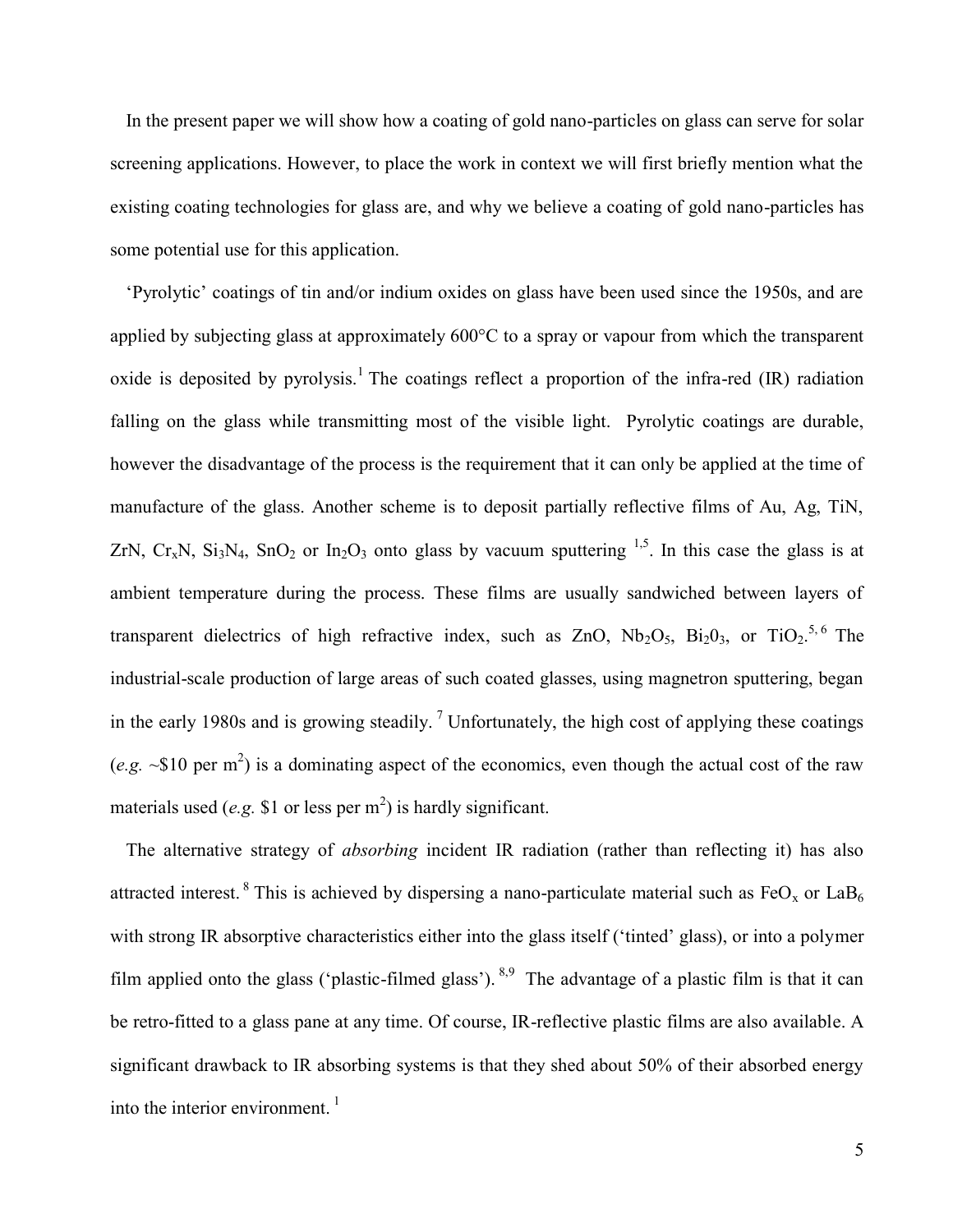It is our contention that the diverse disadvantages of the existing technologies have created a niche in the market for a new solar screening coating, provided that it is cheap to apply and has acceptable spectral properties.

<span id="page-5-1"></span><span id="page-5-0"></span>Gold nanoparticles have the interesting property of exhibiting a plasmon resonance with light at a nominal wavelength of around 520 nm. This phenomenon has been known for about 150 years and has been much studied. In transmission, this absorption removes the green component of white light and causes the substance containing the nano-particles to exhibit a pink-red colour. The wavelength at which resonance occurs with isolated gold nano-particles is a comparatively weak function of particle diameter, <sup>10,11</sup> varying from about 510 to 580 nm as particle size is increased from 20 to 100 nm.  $11,12$  $11,12$  However, a decreased spacing and/or aggregation of the particles, which would usually accompany an increase in particle size and volume fraction, is associated with the development of a second resonance, starting at 680 nm, and which red-shifts strongly into the near infrared as the particles pack more closely together.  $12,13$  $12,13$  Coating thickness and the dielectric properties of the surrounding matrix (if any),  $^{13}$  $^{13}$  $^{13}$  the particle morphology,  $^{11}$  $^{11}$  $^{11}$  and the regularity of spacing  $^{14}$  also influence color. However, such interest as there has been in depositing gold nanoparticles onto glass has been ostensibly directed at developing photonic materials,<sup>[13,1](#page-5-2)5</sup> or towards enhancing the Raman response of gold in order to provide a more sensitive analytical technique for organic molecules. <sup>16,17,18</sup>. In these latter cases gold nanoparticles were prepared separately and then deposited onto a glass substrate. Special treatments of the glass and/or nanoparticles surfaces were required to ensure adhesion of the particles onto the glass.  $16$ 

<span id="page-5-5"></span><span id="page-5-4"></span><span id="page-5-3"></span><span id="page-5-2"></span>The idea of an aqueous process to precipitate transparent gold coatings onto glass for architectural applications is not new, and dates from at least the patent of Miller in 1977. <sup>19</sup> However, many of the early methods required the use of currently unattractive chemicals such as cyanides, and/or soluble salts of lead, mercury or cadmium. For whatever reason, these processes seem not to have been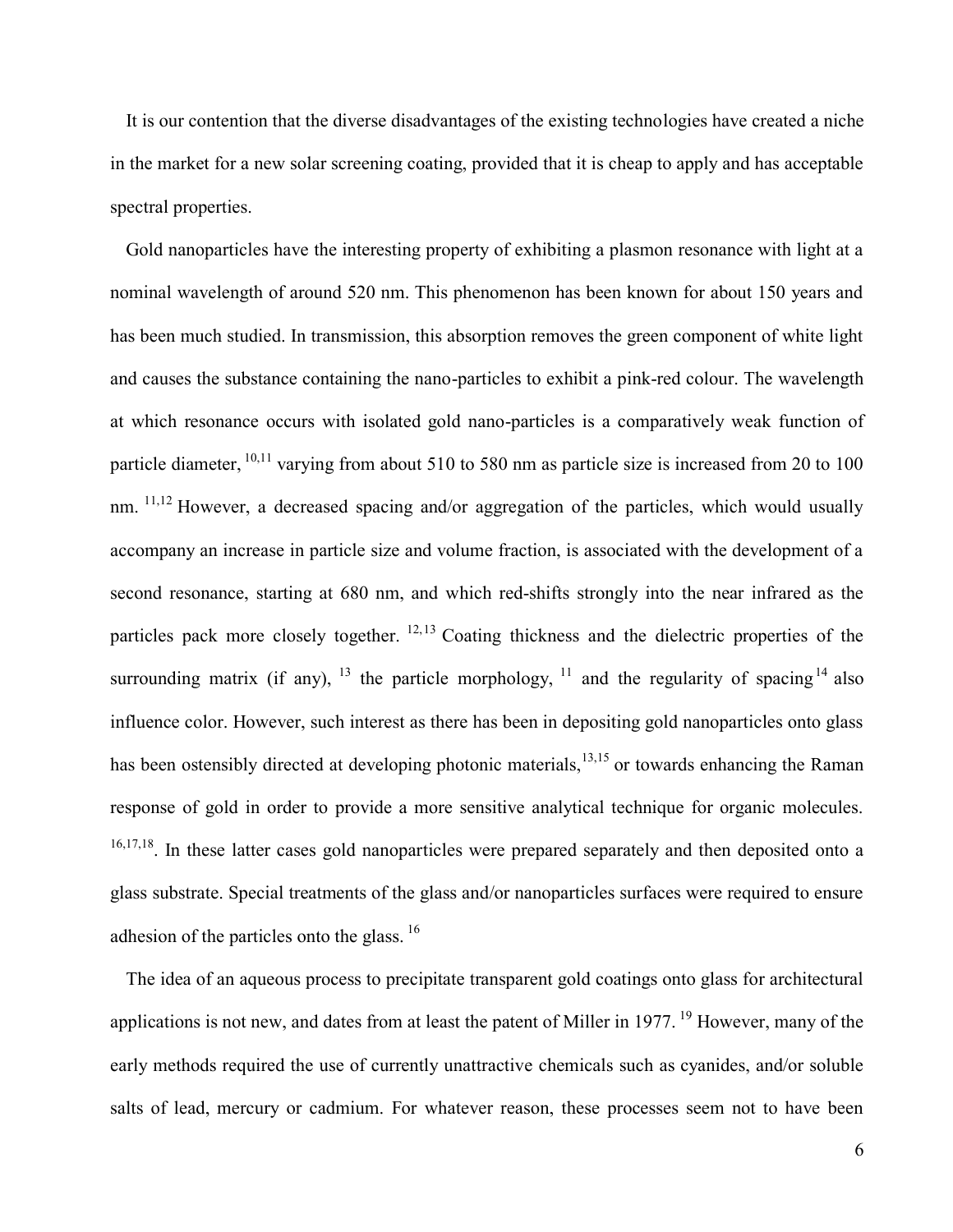widely exploited. Our interest has been to explore whether, with the benefit of current knowledge of nanotechnology, a coating of gold nanoparticles could be developed that was simple to apply, useful for solar glazing, and which did not require the use of hazardous raw materials.

It is necessary that we first address a possible objection to such coatings for solar glazing based on the cost of the gold that they contain. A layer of gold nanoparticles equivalent in volume to a continuous coating of 10 nm of Au (a useful thickness for solar glazing) would contain US\$1.86  $/m<sup>2</sup>$ of gold (calculated at US\$300/troy ounce). This is much less than the total cost (capital plus operating) of vacuum coating glass with any material. It is also less than 1% of the retail cost of retrofitted film-based schemes. Therefore, we believe that such a product could be viable provided that it was effective, cheaply applied, and possessed a hue that was acceptable to consumers.

# **Experimental**

The adhesion of colloidal gold nano-particles onto ordinary glass is poor<sup>[16](#page-5-3)</sup> and merely dipping a glass surface into such a solution will not result in significant adhesion of gold nanoparticles. Therefore specialised techniques are required. In recent work the approach taken has been to functionalise the surface of the gold nanoparticles, or the glass, or both, so that previously prepared nanoparticles adhere onto the glass.<sup>[13,](#page-5-2)[16](#page-5-3)</sup> In general, relatively complex reagents, such as aminoalkylalkoxysilanes $13,16,20$  $13,16,20$  $13,16,20$  are required to achieve this.

In our work we have taken a different approach, inspired by the now-lapsed patent literature on electroless deposition of gold. In this approach, the reduction of  $Au^{3+}$  to form nanoparticles is arranged to occur heterogeneously on the surface of the glass, rather than homogeneously in the solution. The basic concept may be found in the patents of Levy<sup>21</sup> for decorative, non-transparent coatings, from which we have drawn the idea of using ethylene diamine as a complexing agent, of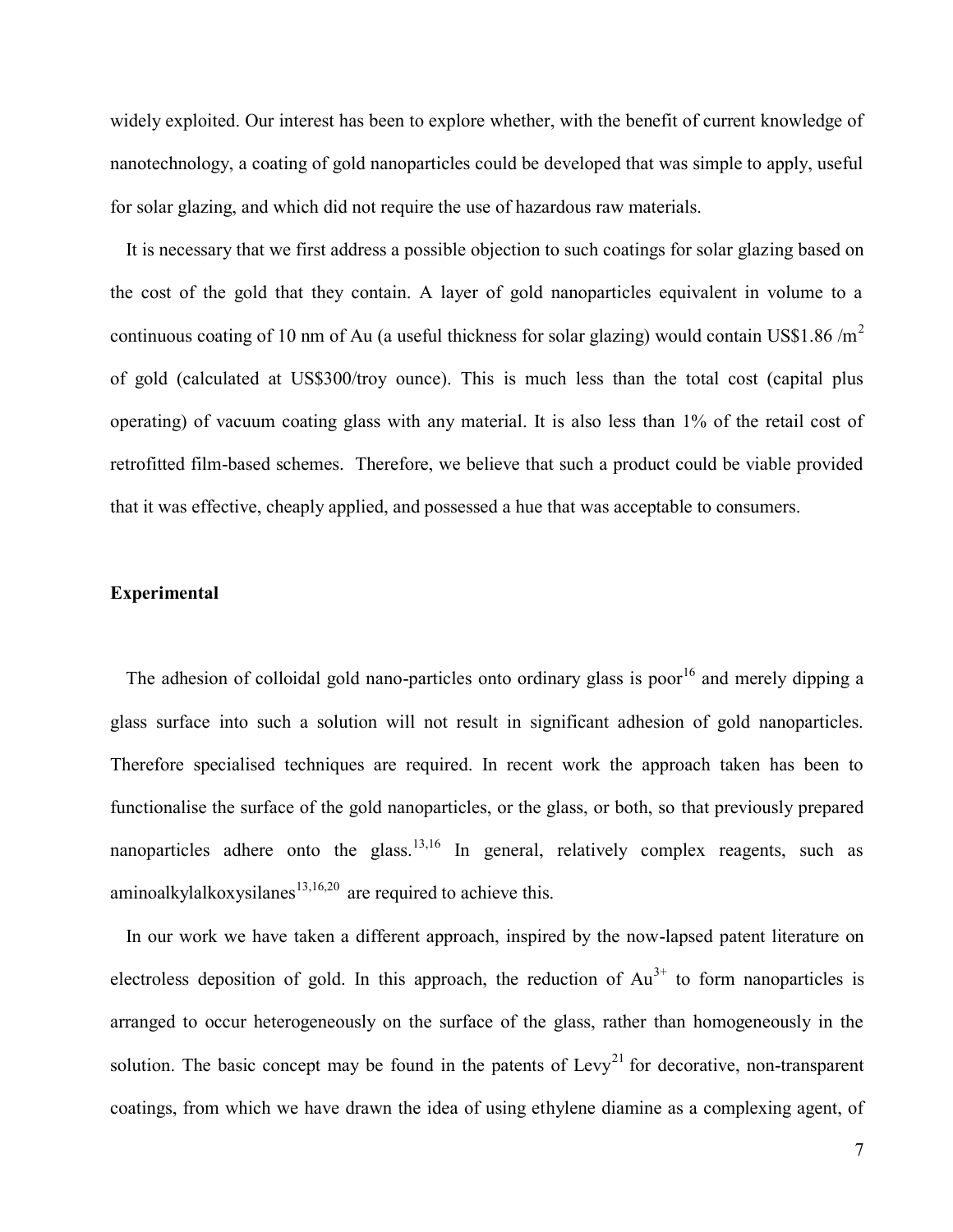Miller, <sup>[19](#page-5-4)</sup> from whom we have taken the method of using a stannous chloride pre-treatment, of Franz and Vanek,  $^{22}$  from whom we have taken the clue of buffering the solution to control pH, and of Luce,  $^{23}$  who used HAuCl<sub>4</sub> as a source of Au<sup>3+</sup> and hydrazine as the reducing agent.

The ethylene diamine, hydrazine, and sodium hydroxide were obtained from Aldrich, while HCl,  $H<sub>2</sub>SO<sub>4</sub>$ ,  $HNO<sub>3</sub>$ , potassium hydrogen phthalate, KCl, SnCl<sub>2</sub>.6H<sub>2</sub>O, and gold were sourced from diverse suppliers. All chemicals were used as-received. Generic soda-lime glass microscope slides were obtained from Livingstone. All  $H_2O$  used was purified by double-distillation.

HAuCl<sub>4</sub> was prepared by dissolving pure gold in *aqua regia* (HCl: HNO<sub>3</sub> 3:1 V/V). The method may be found elsewhere. <sup>24</sup> A brief description of the procedure is as follows: 9.85g pure gold was dissolved in 80 ml of *aqua regia* and the solvent was evaporated under aspirator vacuum on a water bath. For removal of nitric acid, the product was strongly heated twice with concentrated HCl in the same manner; the excess hydrochloric acid is separated by concentrating the remaining solution to around 15 ml. Finally the solution was diluted to 500 ml to get  $0.10$  M HAuCl<sub>4</sub> solution. It is accepted that some residual HCl content will have been present in the solution.

We pre-treated the glass surface by immersing for one hour in 5% NaOH/ methanol solution and then 2 minutes in  $0.1\%$  SnCl<sub>2</sub> in water. The slide was rinsed with pure water before deposition of the gold from a solution of 0.0004 M HAuCl<sub>4</sub>, 0.015 M  $N_2H_4$  and 0.03 M ethylene diamine. This solution was buffered to pH values of 5.1, 8.0 or 10.0. The pH 5.1 buffer solution was prepared by mixing 100 ml of 0.1 M potassium hydrogen phthalate and 51 ml of 0.1 M NaOH. The pH 8.0 buffer was prepared by mixing 100 ml 0.025 M  $Na<sub>2</sub>B<sub>4</sub>O<sub>7</sub>$ .10H<sub>2</sub>O (borax) with 41 ml 0.1 M HCl. The pH 10.0 buffer solution was prepared by mixing 100 ml 0.05 M NaHCO<sub>3</sub> with 21.4 ml 0.1 M NaOH. It was confirmed that the pH of these solutions stayed constant during the deposition.

The coating solution must be made up immediately prior to use, and has a short lifetime of minutes to hour, depending on pH. The published Pourbaix diagram for [AuCl<sub>4</sub>] shows that the gold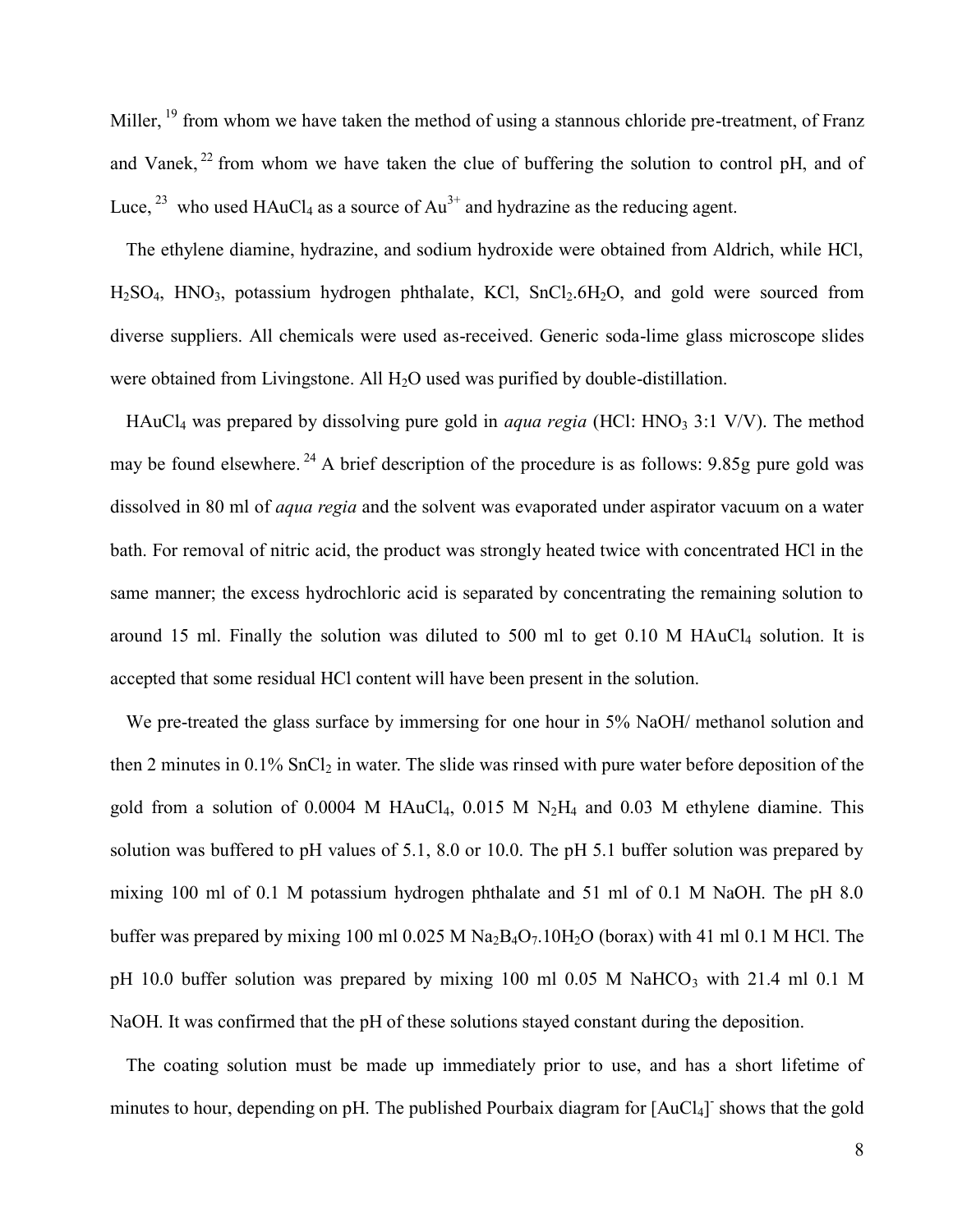should form soluble complexes in the buffered environments provided that the [Cl<sup>-</sup>] concentration was greater than about  $10^{-2}$  M.<sup>25</sup> The soluble species in the pH 5.1 environment was likely to have been  $[AuCl<sub>3</sub>OH]$ <sup>-</sup> or  $[AuCl<sub>2</sub>(OH)<sub>2</sub>]$ <sup>-</sup>, whereas that in the alkaline buffer was likely to have been  $[AuCl(OH)<sub>3</sub>].$ 

A Cary 5E UV/Vis/IR spectrophotometer, working in the range of 170 nm to 4300 nm and with a resolution of 0.5 nm was used to inspect the visible-IR transmission spectrum of the samples. The scanning rate was 5 nm/s with spectral bandwidth (SBW) of 2 nm.

The coverage and nature of the coating of gold nanoparticles was assessed using a combination of X-ray photoelectron spectroscopy (XPS), scanning electron microscopy (SEM) and atomic force microscopy (AFM). XPS spectra of the Au nanoparticles were recorded using Al  $K_{\alpha}$  radiation (1486.6 eV) at 20 eV. The sample was placed in an ultra high vacuum chamber at  $10^{-9}$  Torr housing the analyzer. The experimental data were calibrated with the carbon peak that was always shown as a contamination at 285 eV. The morphology of deposited gold was characterized by JEOL 6300F field emission scanning electron microscopy (FESEM) with secondary electron images at 30 kV, and with Digital Instruments 3100 atomic force microscopy (AFM) in contact mode.

An objective measure of the wavelength at which the plasmon resonance occurred was obtained by taking a numerical first derivative,  $\frac{dT}{d\lambda}$  $\frac{dT}{dT}$  of the transmission intensity through the coating, versus wavelength. The maximum absorption was taken as occurring at the wavelength for which  $\frac{dT}{d\lambda}$  $\frac{dT}{r}$ =0. The volume fraction of the gold in our coatings could not be properly determined by simple areal analysis, since the coatings were three dimensional at the nanoscale. Therefore, it was determined by constructing a geometric model of the surface using numerous measurements of particle diameter, position and shape made from the SEM and AFM images using custom-written software. The software allowed the user to map an image of the coating into an array of hemispheres. Since many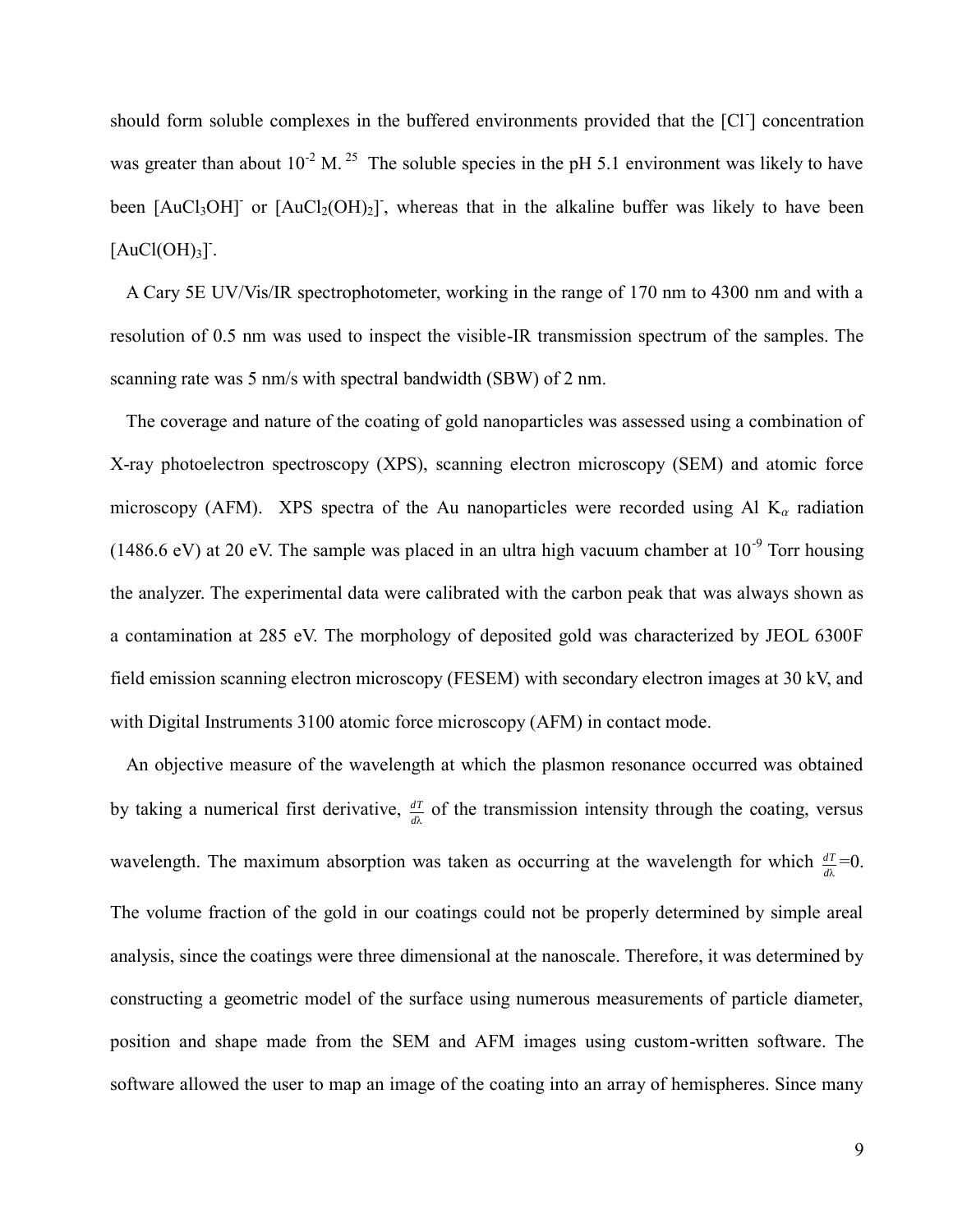of the particles were close together or overlapping, double-counting of gold was avoided by rendered the list of hemispherical particles into an array of voxels which represented a slab of thickness,  $t$ . The volume fraction,  $\phi$ , occupied by gold was then estimated from this array by point counting, and was influenced by the value chosen for *t*. Two measures of volume fraction were estimated. The first,  $\phi_{\text{surface}}$ , is simply the areal fraction of the surface at  $z=0$  that is covered by gold. The second is the volume fraction,  $\phi_{\text{box}}$ , of gold in the slab bounded by  $z=0$  and  $z=t$ , where *t* is the maximum height of any particle in the relevant sample. Obviously  $\phi_{\text{surface}} > \phi_{\text{true}} > \phi_{\text{box}}$ , where  $\phi_{\text{true}}$  is the actual volume fraction of gold a experienced by a photon.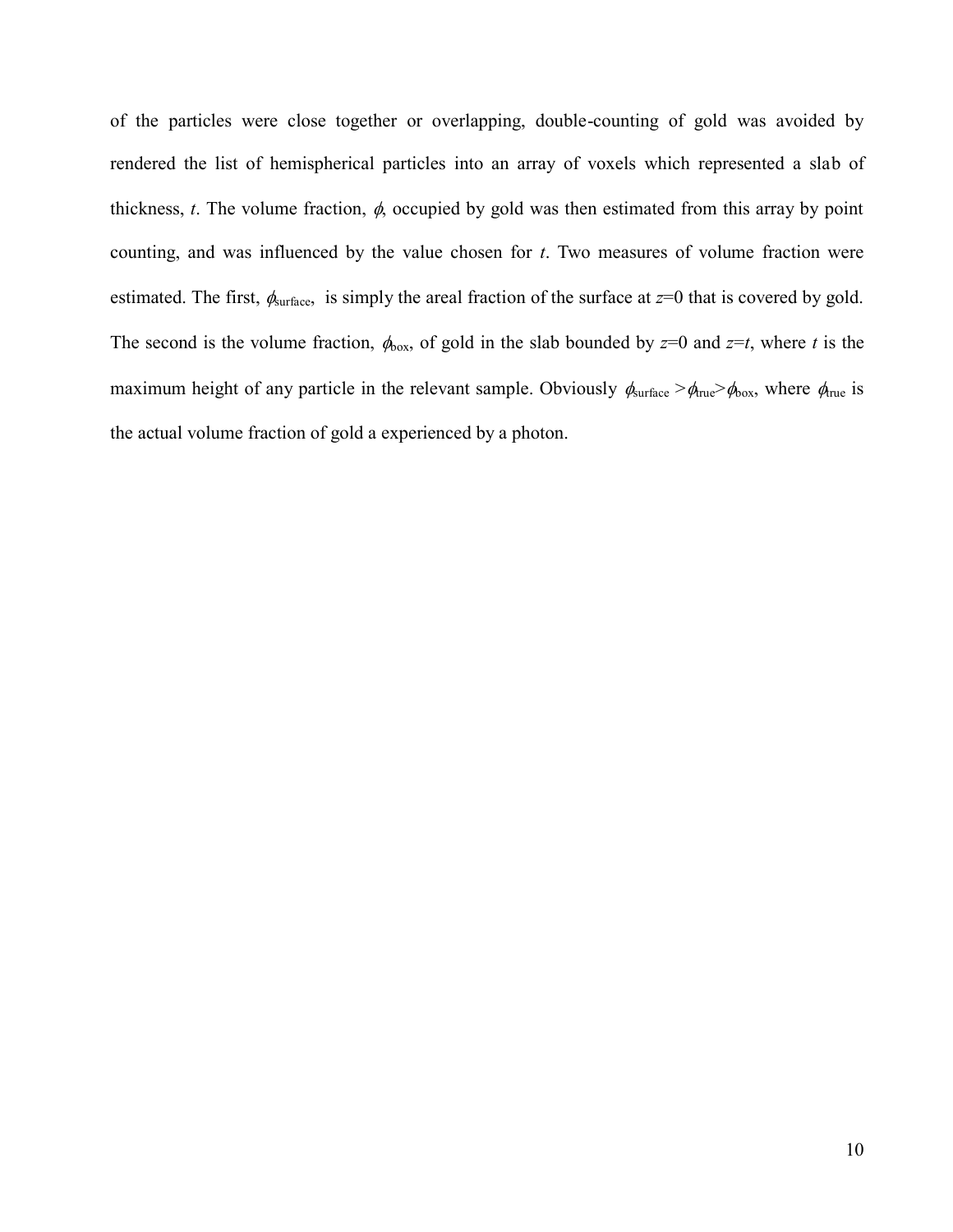# **Results**

Typical XPS spectra of Au(4f) as-deposited onto the glass are shown in Fig. 2. for different processing times. Au  $(4f_{7/2, 5/2})$  peaks at 84.0 and 87.9 eV correspond to pure gold. With increasing immersion time in the coating solution, the area of the gold peaks increased (Fig. 3), while the area of the silicon (2s, 2p) peaks reduced, which indicated an increase in the coverage of the gold nanoparticles on the glass substrate.



<span id="page-10-0"></span>Fig. 2 XPS spectra of glass surfaces coated at pH 5.1 for (from bottom to top) 6, 12, 18, 24, 30 and 50 minutes respectively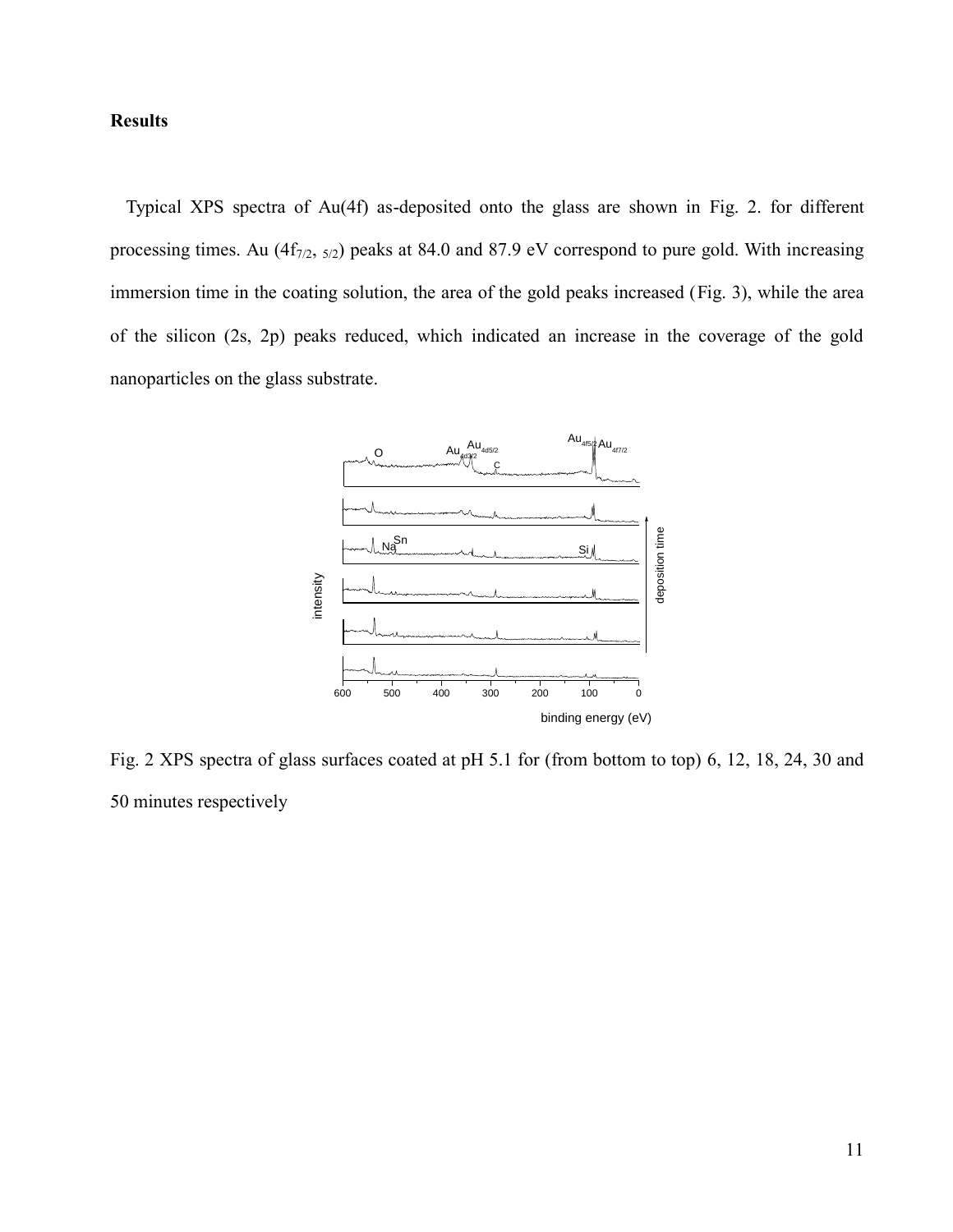

<span id="page-11-0"></span>Fig. 3 Gold peaks on XPS spectra, showing development of coating of gold nanoparticles as a function of deposition time (deposited in pH 5.1 solution for 6, 12, 30, 40, 60 minutes respectively)



<span id="page-11-1"></span>Fig. 4 AFM morphology of gold nano-particles deposited on glass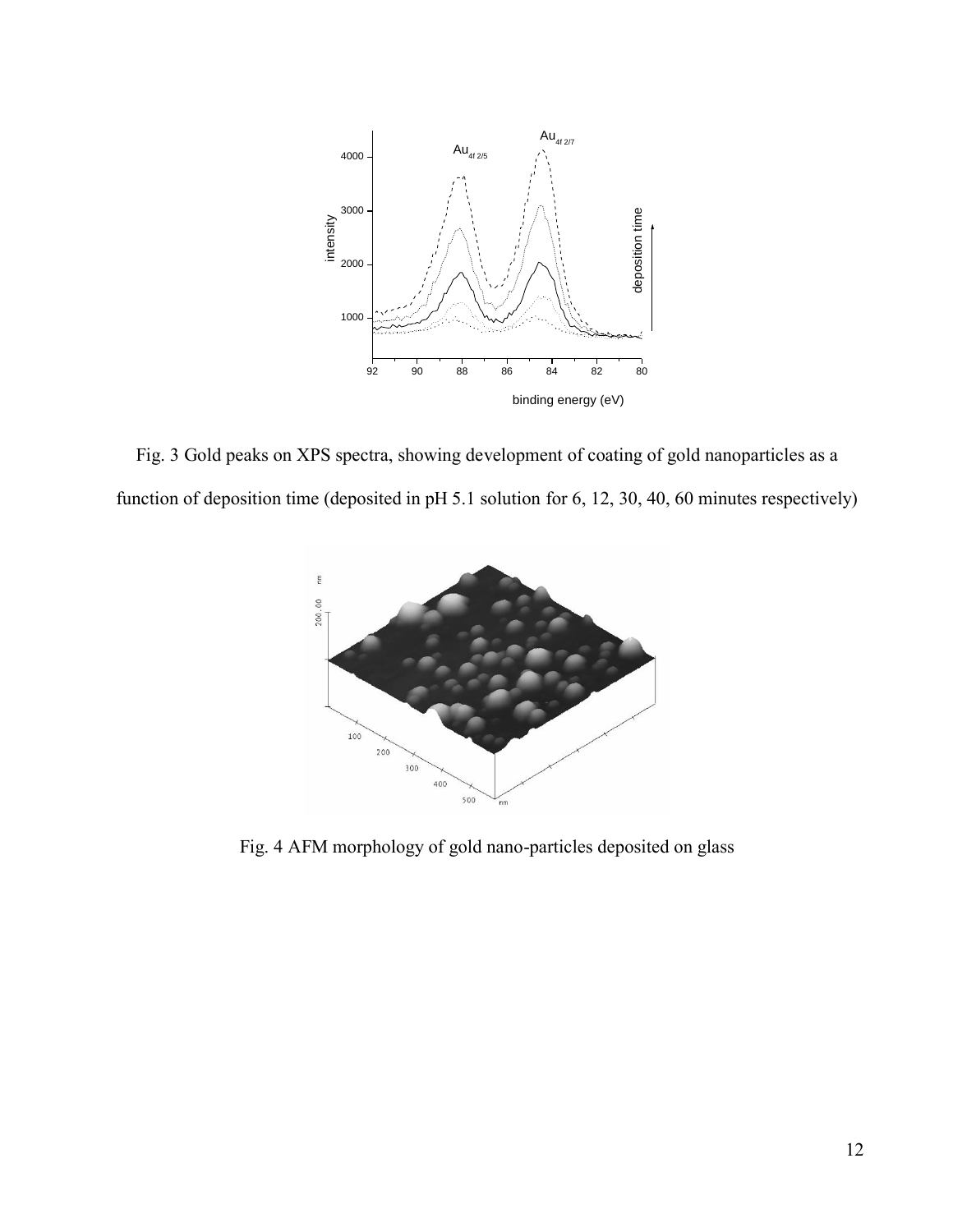

Fig. 5 Height and diameter of particles demonstrating hemispherical shape

<span id="page-12-0"></span>An AFM image of the coating is shown in Fig. 4, while the measured aspect ratios of the particles in that image are plotted in Fig. 5. It is evident that the particles are approximately hemispheres, which indicates the reaction is *in situ*.

Fig. 6, 7 and 8 show the visible and infrared spectra of glass slides coated with gold at pH 5.1, pH 8.0 and pH 10.0 respectively. From these figures it is evident that the longer the deposition time, the lower the transmittance in both the visible and the infrared area. It is worth noting that the surface of the glass slides became coloured well-before any colloidally-induced colouring became visible in the coating solution. We interpret this as evidence that the nucleation and growth of the nanoparticles occurred first on the surface of the glass before it took place in the solution.

For the deposition at pH 5.1, the spectrum can be grouped into three stages. In the initial stage, there is the appearance of the first absorbance peak at 520 nm, which included spectrum I and II in Fig. 6. After prolonged immersion time a second peak appeared at 700 nm while the first peak was still visible (Figure 6 - III, IV and V). In this phase, the first peak is still at 520 nm while the second peak shifted gradually to 750 nm during the deposition. In the last stage, the second peak broadened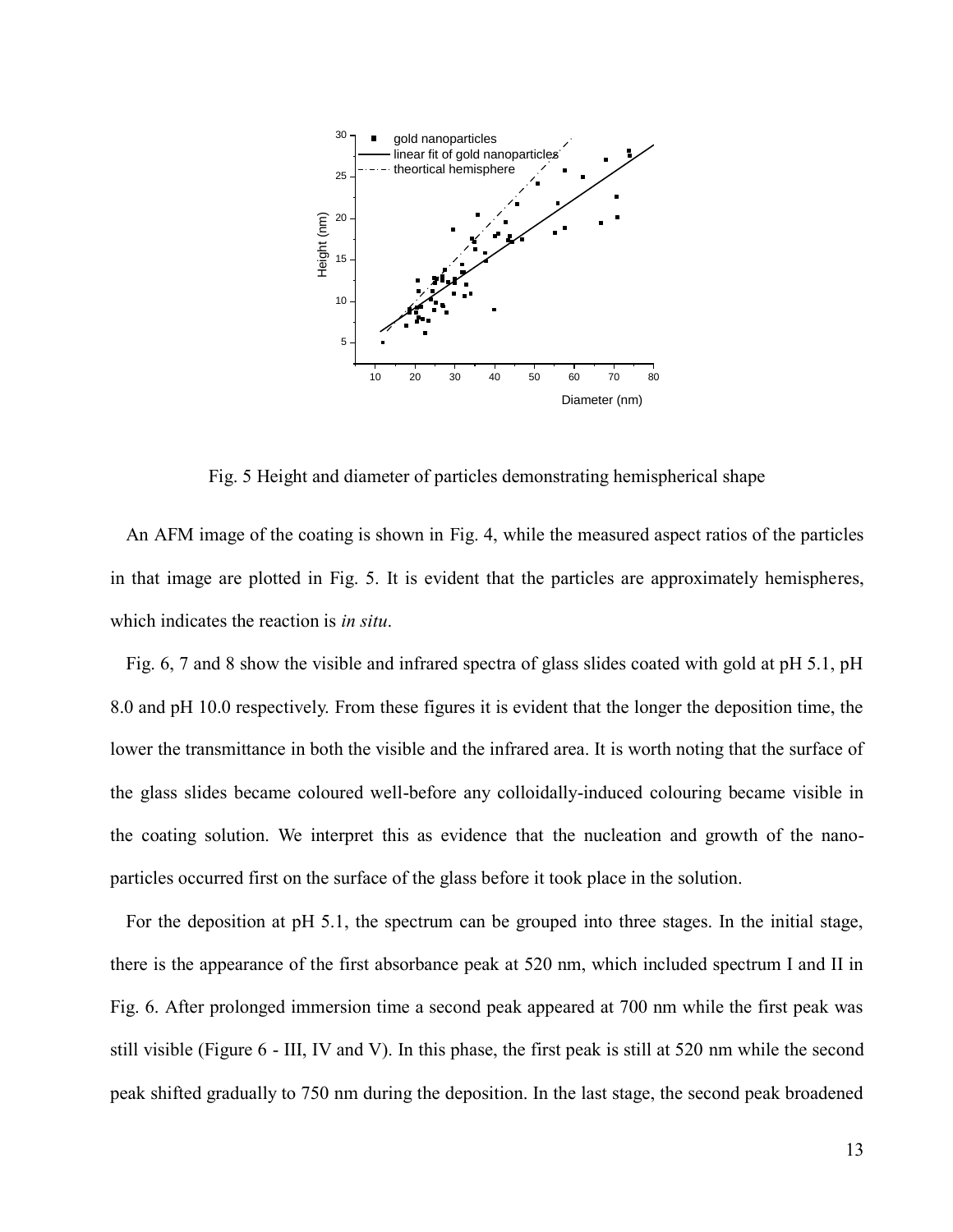and shifted further to longer wavelengths, and the first peak was no longer discernible on the spectrum. Meanwhile, the transmittance of glass slide in 2500 nm (indicated infrared region) rapidly dropped from 78% to 7% (Fig. 6 - VI, VII, VIII and IX). In these three stages, the colour of the glass slide varied in hue from pink through violet to blue.



<span id="page-13-0"></span>Fig. 6 Transmittance spectra of gold nanoparticles deposited at a pH of 5.1, shown for deposition times of 6, 12, 18, 24, 30, 36, 40, 50, 60 minutes, corresponding to spectra I through IX respectively.

For the deposition at pH 8.0, the spectra can be grouped into two types. The first absorbance peak appeared at 520 nm (Fig. 7 I). This peak broadened quickly during the deposition process (Fig. 7 II). The second peak appeared at 720 nm and moved further to the infrared area during the deposition process (Fig. 7 III– VIII). The transmittance of the glass in near infrared area dropped from 85% to 10%.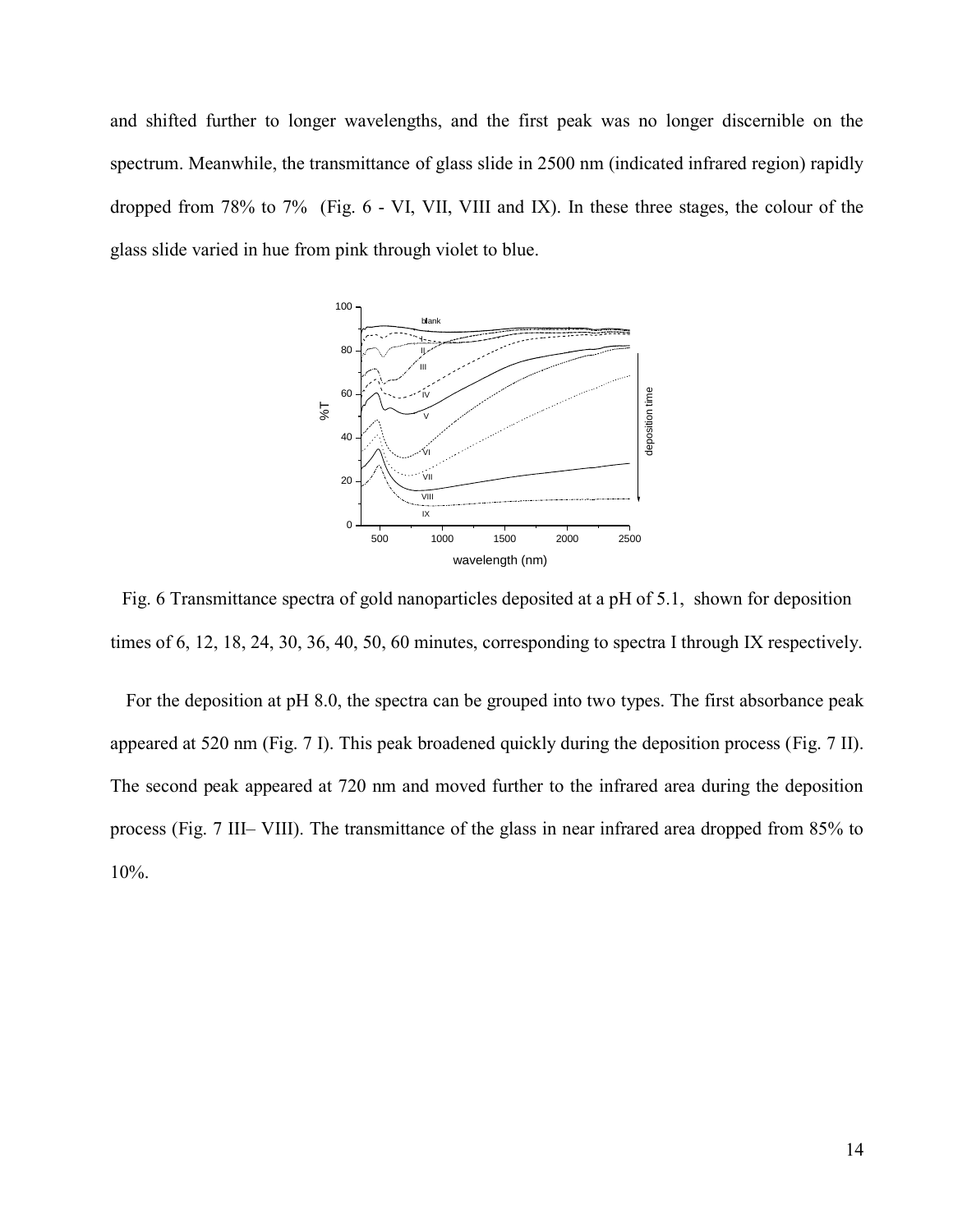

<span id="page-14-0"></span>Fig. 7 Transmittance spectra of gold nanoparticles deposited at a pH of 8.0, shown for deposition times of 2, 6, 12, 18, 24, 30, 42, 45 and 50 minutes, corresponding to spectra I through IX respectively

For the deposition at pH 10.0, the spectra are quite similar to those of pH 8.0. There was no clear coexistence of the first and second peaks on the spectra. The first absorbance peak appeared at 520 nm (Fig. 8 I), but was quickly overwhelmed by the development of the second peak during the deposition process. The second peak appeared at 720 nm and moved further to the infrared area as the coating thickened (Fig. 8 II– VIII). The transmittance of the glass in near infrared area dropped from 85% to 10%. The colour of the glass slide varied in hue from pink to blue directly. It seems that there was no obvious transition through violet in both pH 8.0 and 10.0.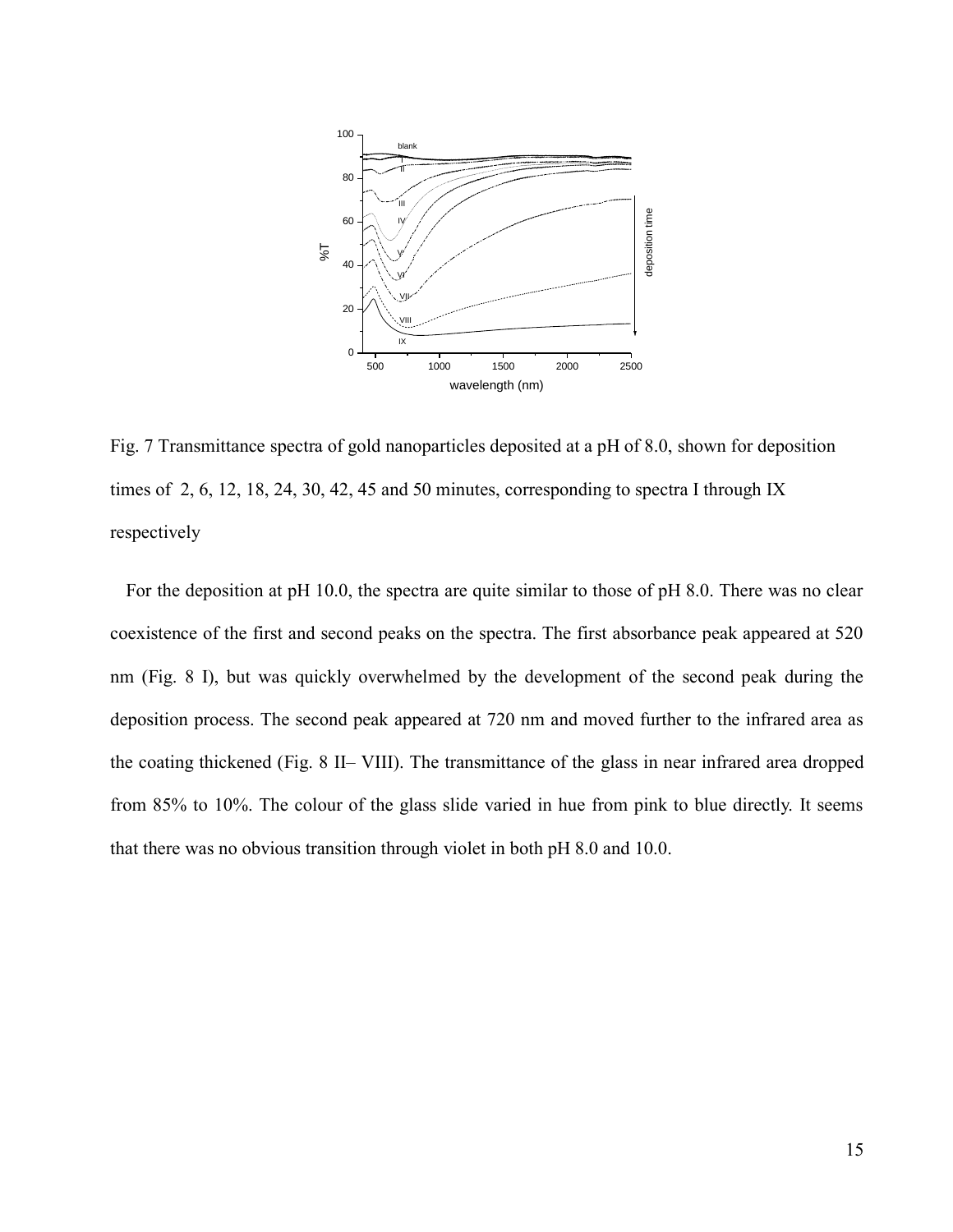

<span id="page-15-0"></span>Fig. 8 Transmittance spectra of gold nanoparticles deposited at a pH of 10.0, shown for deposition times of 2, 6, 12, 18, 24, 30, 35 and 40 minutes, corresponding to spectra I through VIII respectively

Fig. 9 shows the morphology of gold nano-particles deposited at different process phases at a pH of 5.1. There is an increase of the coverage of the substrate, in agreement with the XPS results. The typical morphology of nanoparticles of first stage is displayed in Fig. 9 a, b. It was shown that the nanoparticles grew from 25 nm (Fig. 9 a) to 50 nm (Fig. 9 b). Most of the gold nano-particles at this stage were isolated. Fig. 9 c is the typical morphology of nanoparticles in the second stage. In this stage, many clusters formed in between isolated nanoparticles. The size of gold nanoparticles stayed at around 50 nm however. After that, the substrate was covered by the nanoparticles and clusters completely (Fig. 9 d), and aggregated gold nano-particles merged into large irregular shapes of nanoscale dimensions, to form a continuous thin film. The shape of the original gold nanoparticles can still be discerned after this agglomeration.

In Fig. 10 we show the morphology of gold nano-particles deposited at different phases of the process at pH 10.0. In the first stage (Fig. 10 a) it is seen that the size of nano-particles was similar to that deposited at pH 5.1, which is around 25 nm. However, the density of nanoparticles is quite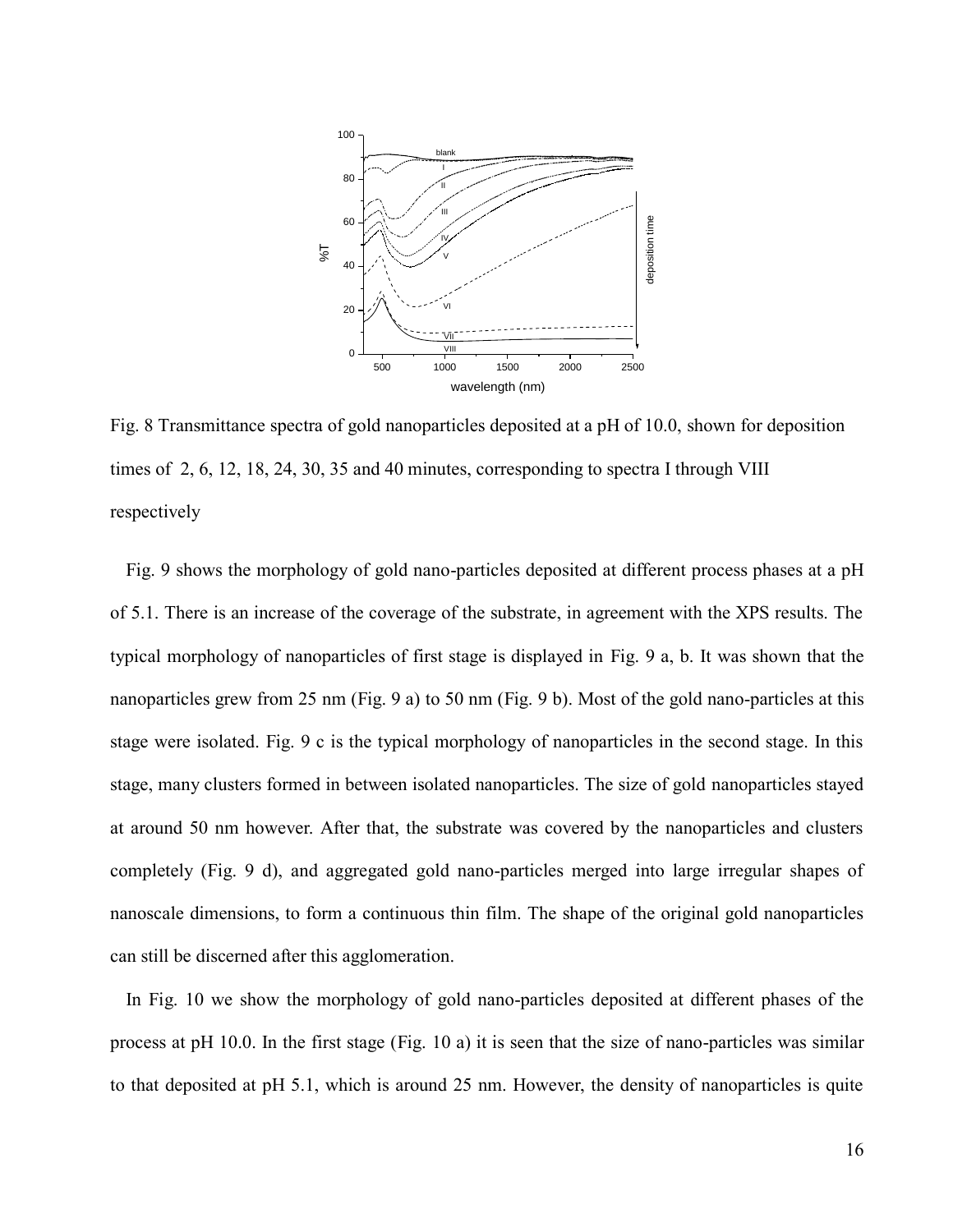high compared with that deposited at pH 5.1. In the second stage (Fig. 10 b, c, d), clusters of aggregated gold nano-particles were formed. The substrate was completely covered by these gold clusters. The size of gold nanoparticles stayed at around 30 nm (Fig. 10 b), which is significantly smaller than for the gold deposited at pH 5.1. Finally, the clusters merged into a continuous film. Once again, the shape of the original nanoparticles can still be observed (Fig. 10 c, d).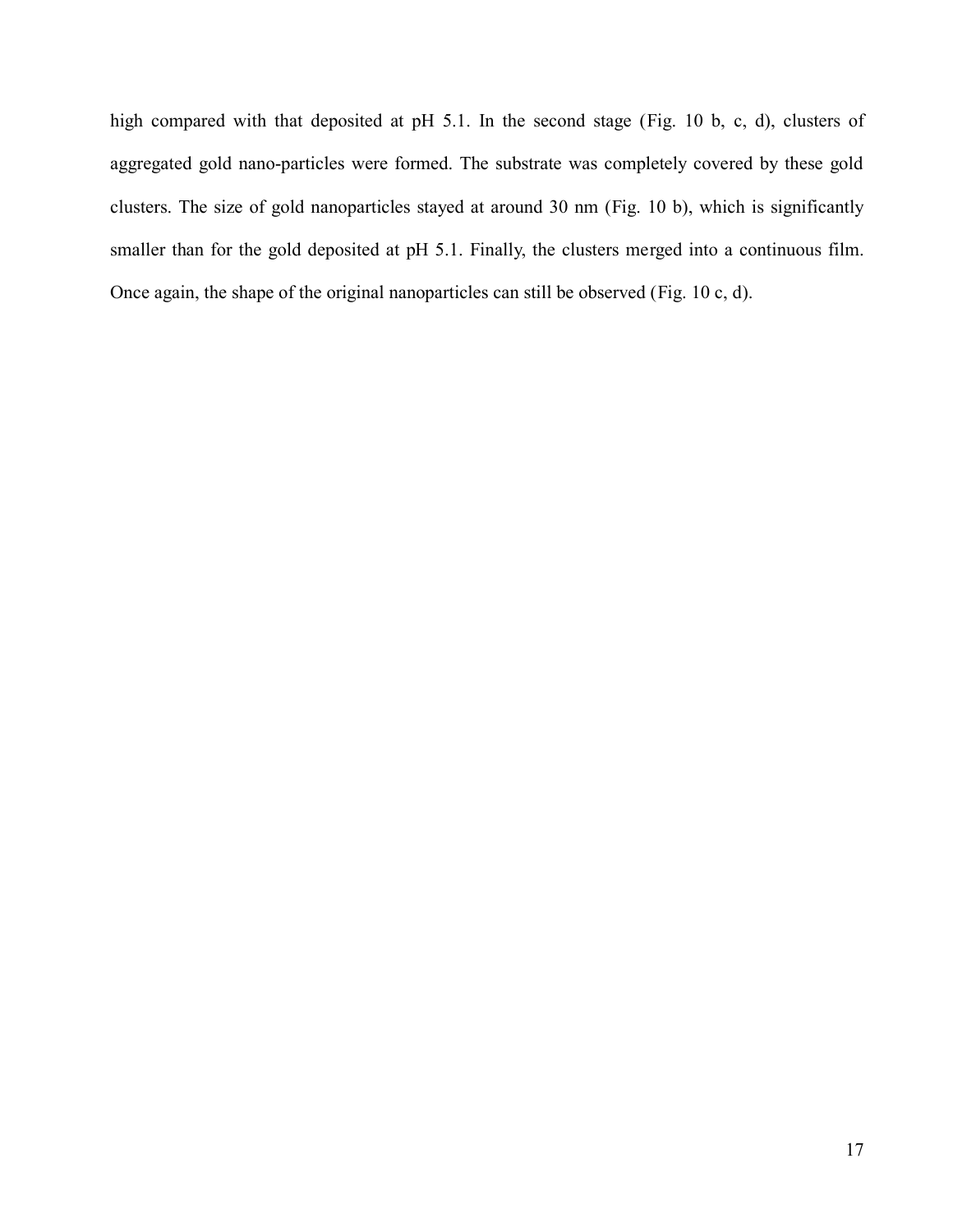

<span id="page-17-1"></span><span id="page-17-0"></span>Fig. 9 Morphology of gold nanoparticles deposited at pH 5.1 Fig. 10 Morphology of gold nanoparticles deposited at pH 10.0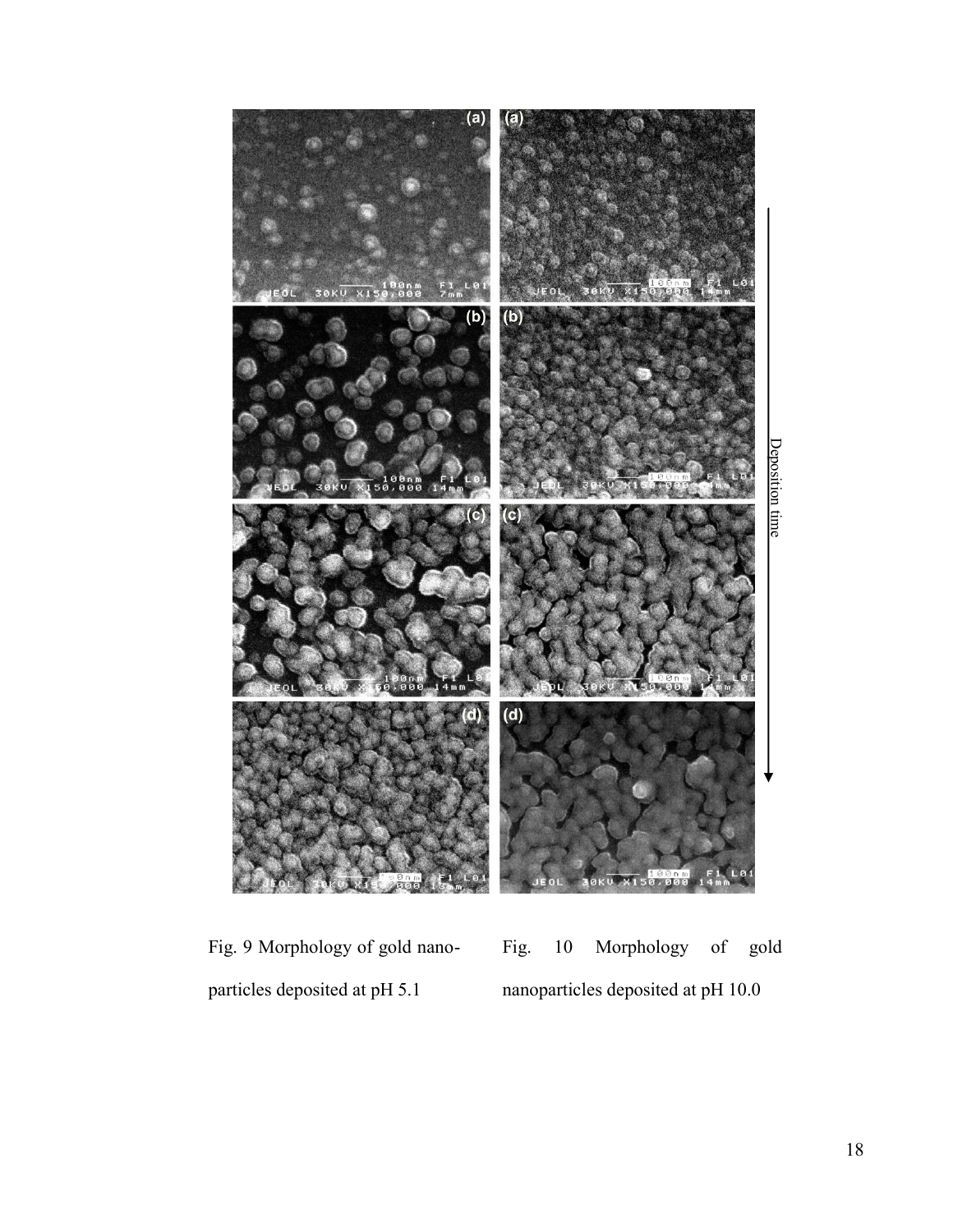#### **Discussion**

#### Color as a function of volume fraction of gold

The change of color of the coatings is due to the surface plasmon polariton, which is an electromagnetic mode existing at the interface between metal and dielectric. Electromagnetic radiation can penetrate 20 to 30 nm into gold at visible wavelengths, which is comparable to the size of the nanoparticles themselves. In this case the electromagnetic wave forces oscillations of the free electrons in the particle with the same frequency as the applied electric field. A plasmon resonance will occur at a frequency depending on material and geometry. The absorption peak for isolated gold nanoparticles in the 3 to 40 nm size range is at about 520 nm.<sup>[11](#page-5-0)</sup> The first peak in both series of our experimental spectra is therefore obviously caused by such particles on the glass surface.

<span id="page-18-0"></span>The second peak at around 700 nm can be explained by dipole-dipole model interactions between nearby nanoparticles.  $12, 26$  $12, 26$  The optical absorption of the nanoparticles due to this effect is proportional to  $(R/d)^{2L+1}$ , where *R* is particle radius, *d* is the interparticle distance, and *L* is the multipole order  $(L=1)$  for dipole,  $L=2$  for quadrupole, *etc*). <sup>[26](#page-18-0)</sup> It is obvious that reducing the interparticle distance and/or increasing the particle diameter will increase this source of absorption. The presence of this peak is therefore indicative of aggregation of the particles  $e.g.$  Natan.<sup>[17](#page-5-5)</sup>

Genzel and Martin have shown that an approximate expression to model these effects may be obtained by noting that the plasmon resonance of non-contiguous nanoparticles will occur when<sup>27</sup>

<span id="page-18-1"></span>
$$
\varepsilon_{\scriptscriptstyle{Au}}^{\scriptscriptstyle{-}}\left(\lambda\right) = -\varepsilon_{\scriptscriptstyle{m}}^{\scriptscriptstyle{-}}\left(\lambda\right) \frac{\left(\lambda^2 + \phi\right)}{\left(\lambda^2 + \phi\right)}\tag{1}
$$

where  $\lambda$  is the wavelength of the light,  $\varepsilon'_{Au}(\lambda)$  is the real part of the dielectric constant of gold,  $\varepsilon_m(\lambda)$  is the real part of the effective dielectric constant of the matrix surrounding the gold particle,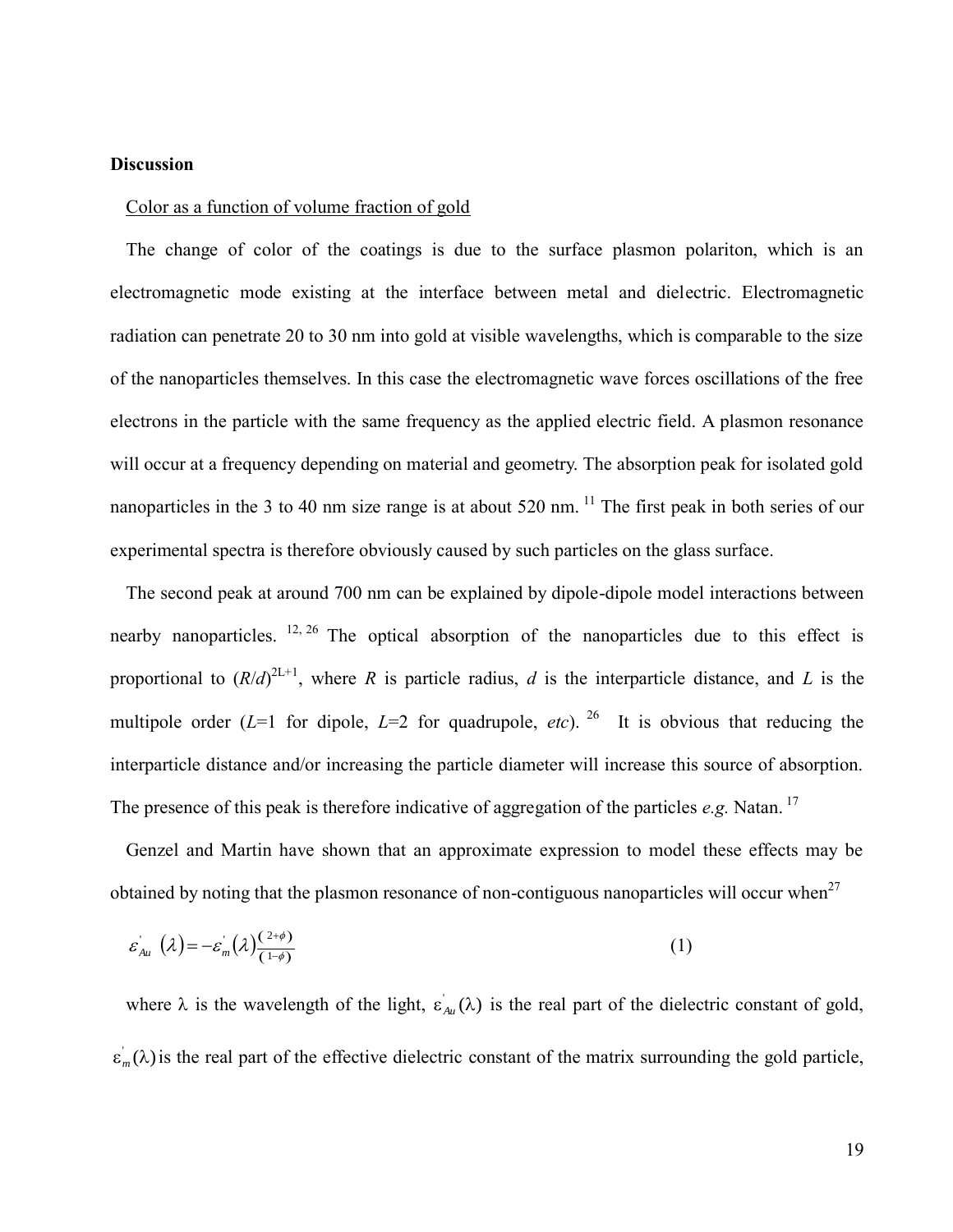and  $\phi$  is the volume fraction of gold particles. Both  $\varepsilon'_{Au}(\lambda)$  and  $\varepsilon'_m(\lambda)$  may be functions of  $\lambda$ , but  $\varepsilon_m(\lambda)$  is often taken as a constant. <sup>[8](#page-4-1)[,27](#page-18-1)</sup> Experimental values for  $\varepsilon_{Au}(\lambda)$  may be found in the literature, and here we have fitted published data, $^{28}$  with a fourth order polynomial to yield an empirical

$$
\varepsilon_{Au}^{'}(\lambda) \approx \sum_{i=0}^{4} a_i \lambda^i \tag{2}
$$

where  $a_0$ =3.3777E+01,  $a_1$ =-3.6141E-01,  $a_2$ =1.3083E-03,  $a_3$ = -1.9057E-06 and  $a_4$ =8.8682E-10. The particle size does not come explicitly into the Genzel-Martin expression. However, a more detailed analysis of the condition for plasmon resonance includes contributions from particle size, <sup>[11](#page-5-0)</sup> and it is these factors that explain the small red-shifting with increase in size that is also observed in practice.

The matrix around the particles consists of soda lime glass on one side, with  $\epsilon$  of about 7, and air on the other with  $\epsilon$  of 1. Since, unlike for metals, the values of  $\epsilon$  for air and glass are not particularly sensitive to wavelength, we will replace  $\varepsilon_m(\lambda)$  in Equation (1) with a single value that is an effective average of the two media. The observed position of the plasmon resonance at the start of the experiments, for which  $\phi \ll 1$ , is 520 nm. Substitution of this value,  $\phi = 0$ , and the data of Equation (2) into Equation (1), indicates a value for  $\varepsilon_m$  of approximately 1.75.

The position of the plasmon resonance due to dipole-dipole interactions can now be estimated as a function of  $\phi$ . Of course this expression is strictly speaking correct only for discrete, mono-disperse gold nano-particles. Furthermore, it ignores not only multipole interactions that will become very important as  $\phi$  increases above about 0.5, <sup>29</sup> but also that the shape of the particles plays a role, and that the dipole-dipole interaction depends actually on interparticle distance, not on volume fraction. This latter point has been elegantly demonstrated by Rechberger et al. for lithographically prepared arrays of identical average volume fraction, and we will return to it later.<sup>30</sup>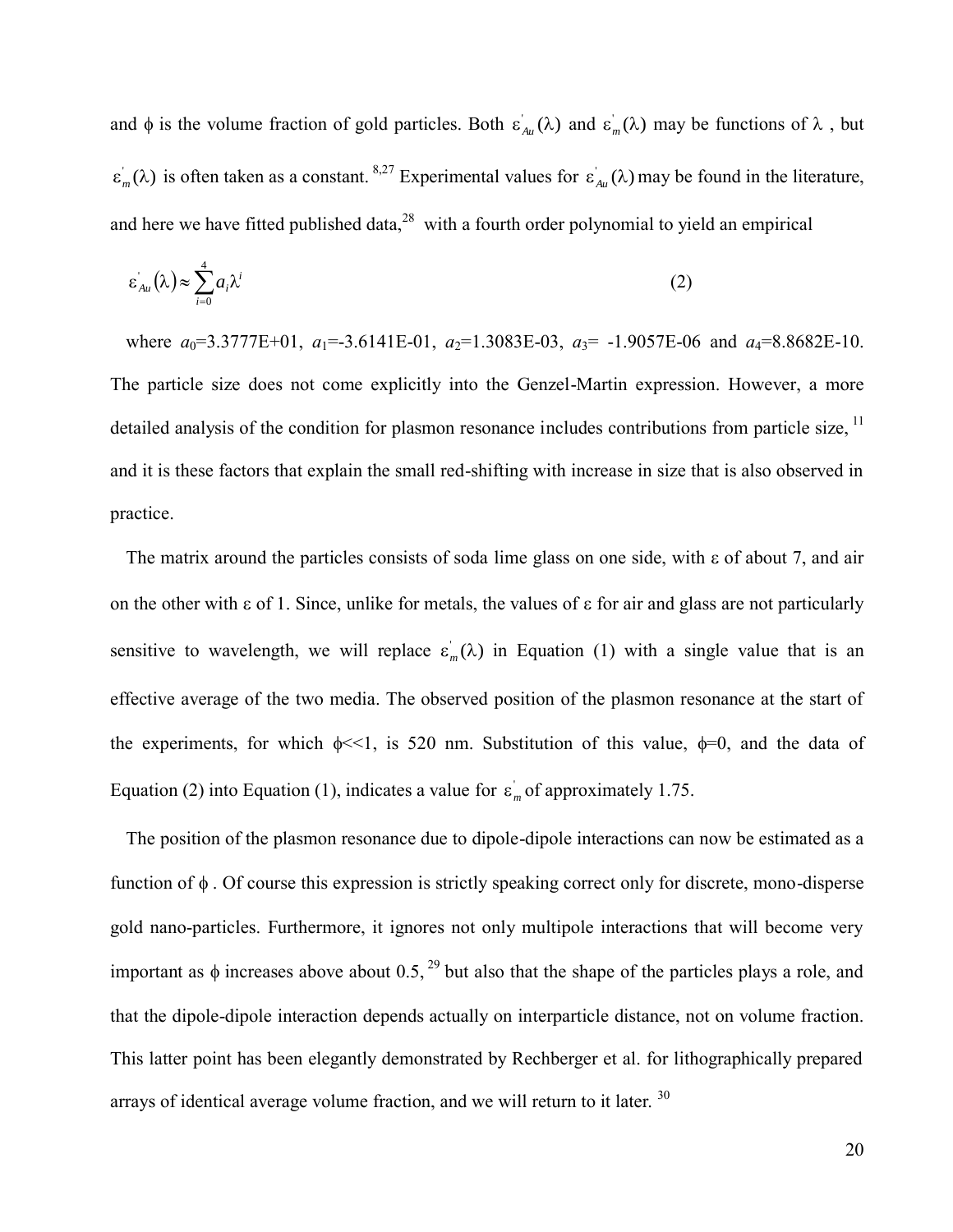The data of Ung *et al*, <sup>[13](#page-5-2)</sup> derived for very precisely determined values of  $\phi$ , are shown together with Equation (1) in Fig. 11. The agreement is excellent, notwithstanding any objections raised regarding the excessive simplicity of Equation (1). Therefore, we believe that there is some utility in examining how well it explains the present data. Two trends, corresponding to the upper (areal) and lower (box) estimates of volume fraction described earlier are shown.



Fig. 11 Effect of volume fraction on position of resonance peak

<span id="page-20-0"></span>It is evident that, as expected, the areal estimate overestimates the volume fraction, while the box one underestimates it, and that these two alternatives straddle the predictions of Equation (1). In addition, the wavelength of maximum adsorption increases somewhat faster, at higher volume fractions, than expected. This is due to the dipole interactions mentioned earlier. The fit can be improved by re-addressing the nature of the 'volume fraction' calculated but we will not pursue this point here.

The smooth variation of hue from pink through violet to blue of the coatings deposited at pH 5.1 can therefore be explained as follows. At first the density of particles was low, so that most of the particles are isolated. This produces the well-known absorption peak at 520 nm without other peaks. In the second stage, while the density is still relatively low, two factors developed concurrently.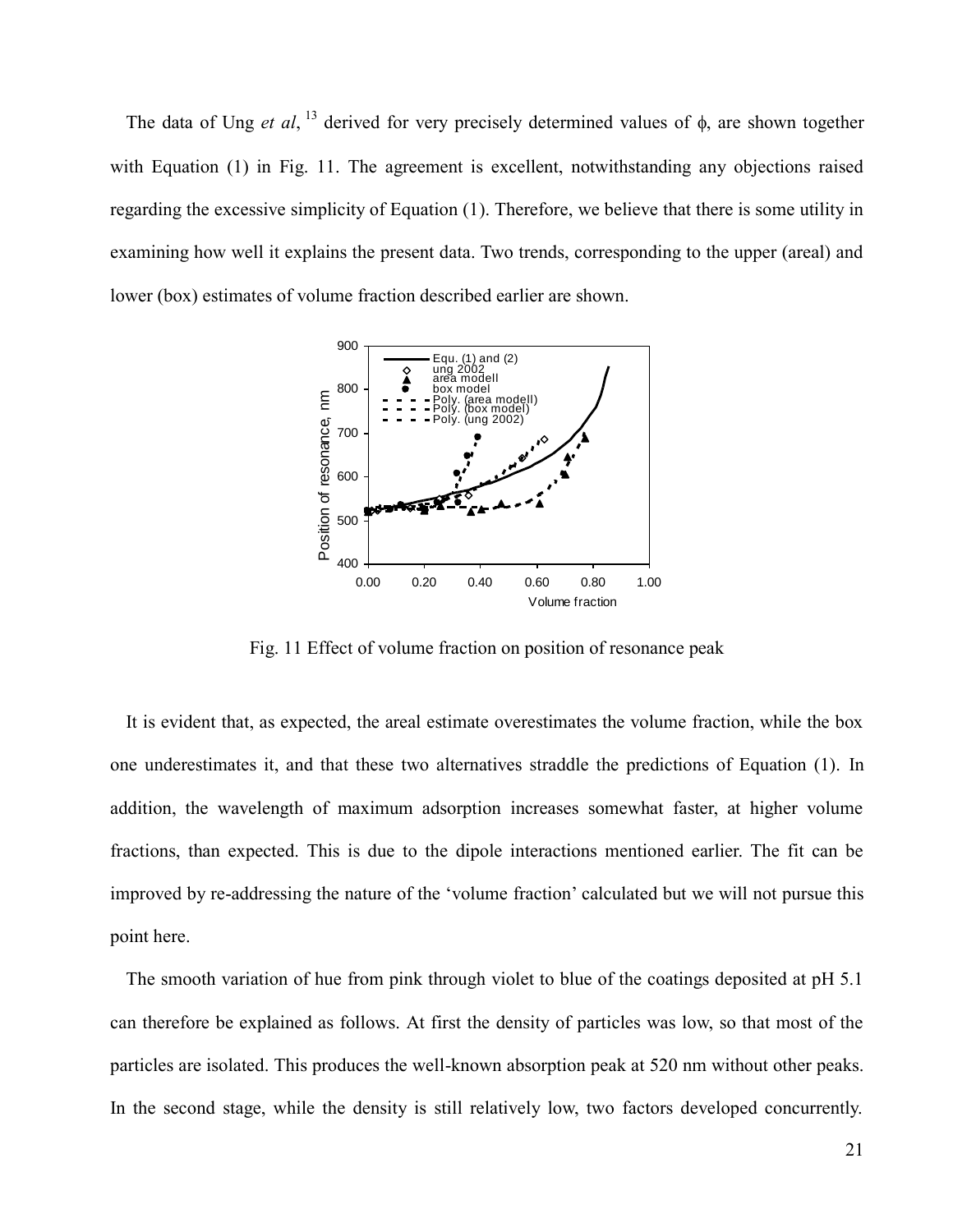First, the isolated particles grew and second, some of particles aggregated as clusters. In this stage, two peaks (see Fig. 6 III, - V) coexisted, with the new peak at 700 nm due to the resonance of the aggregated nanoparticles, while the original plasmon resonance at 520 nm has become somewhat red-shifted. In the third stage, there were few isolated nanoparticles left on the surface and the first plasmon resonance peak is no longer visible in the spectrum due to the significant broadening of the new peak. The 700 nm peak had also red-shifted due to the reduction of distance between dipoles caused by further agglomeration of the clusters.

At pH10.0, the deposition rate was so fast that even at the first stage the density of the nanoparticles was very high. There was not enough space for growth of isolated particles. Rather a large number of agglomerated particles formed from early on during the deposition. These factors also restricted the growth of the nanoparticles themselves. This explains why the peaks at 520 nm and 700 nm do not co-exist in these samples beyond the very earliest stages. As with the samples at pH5.1, the decrease in interparticle distance, led to red-shifting and broadening of the second peak.

The optical properties of gold nanoparticles on the glass substrate are therefore mainly determined by two factors: one is the property of the gold nanoparticles acting as well-isolated individuals; another is the collective properties of clusters. Both contributions must be taken into consideration. The influence of the second factor is more pronounced at high particle densities.

### Color as a function of particle morphology

As mentioned, the color depends primarily of interparticle separation, and on particle morphology, and not actually on volume fraction. A demonstration of this effect was also found in the present work, during the course of which it became evident that even in coatings of similar average density and similar nominal particle size, different patterns of aggregation could result in quite different spectra. In Fig. 12, we show two coatings of similar density and particle size, but different styles of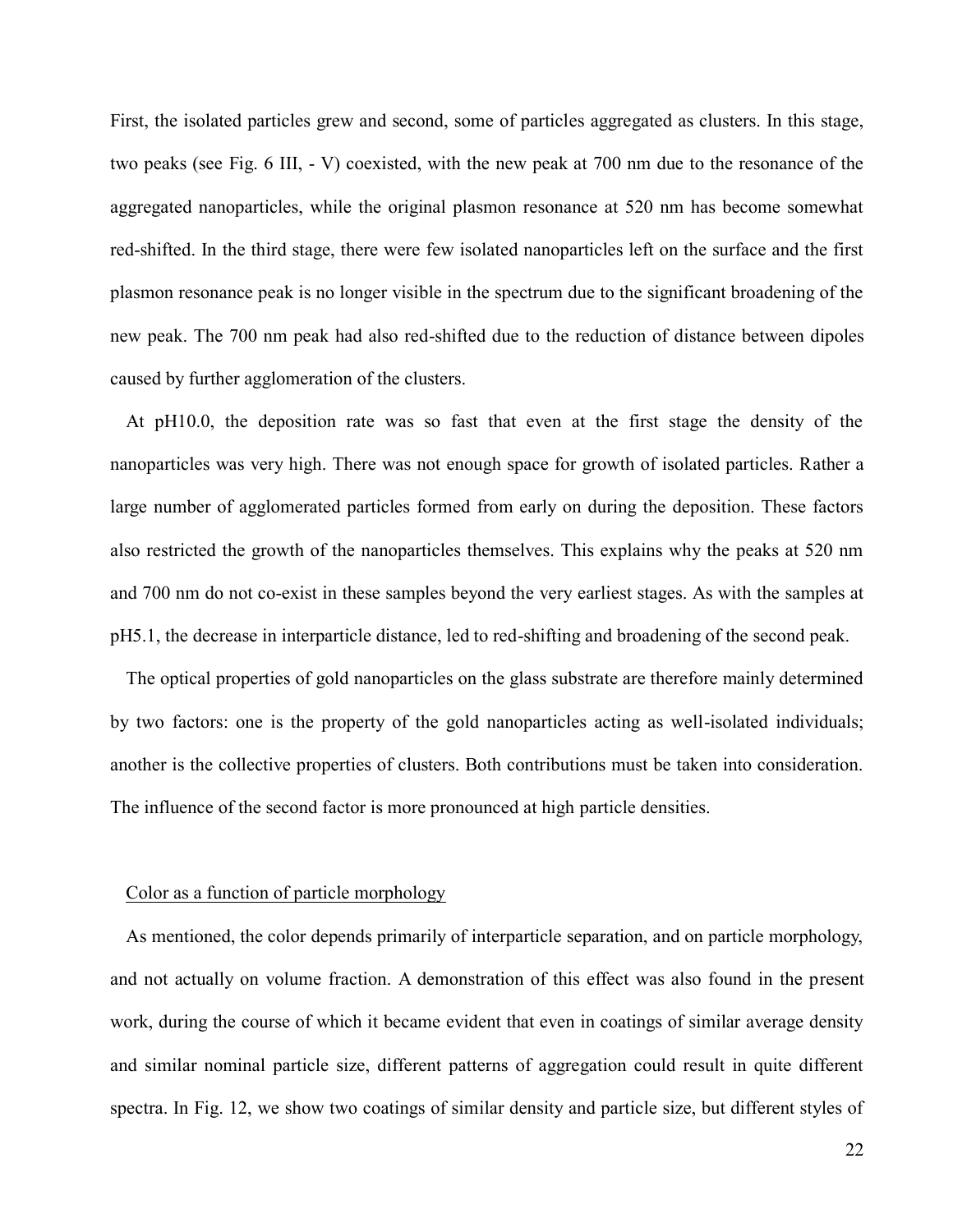aggregation. Fig. 12 (a) shows substantially isolated particles of 60 nm diameter, and the corresponding spectrum shows a peak at 520 nm, as expected from individual particles. In Fig. 12 (b) we see nano-particle clusters that are aggregated from much smaller particles. The corresponding spectrum was characterised by a broad absorption at  $\sim 655$  nm due to dipole-dipole interactions between the aggregated nanoparticles, and the peak at 520 nm has been swamped in the spectrum. However, the areal and 'box' volume fractions of the two samples are not statistically different, Table 1. The importance of this observation is that it shows how blue-shifted films can actually be obtained without necessarily overtly sacrificing transparency of the coating. This is useful in the context of architectural applications.



<span id="page-22-0"></span>Fig. 12 Influence of different patterns of clustering on plasmon resonance peak position

# **Conclusions**

This study investigated the effect of pH on the optical properties of gold nano-particle coatings grown on glass. The work has been motivated by the desire to develop window coatings that would attenuate solar radiation while exhibiting an acceptable hue. The particles appeared to nucleate and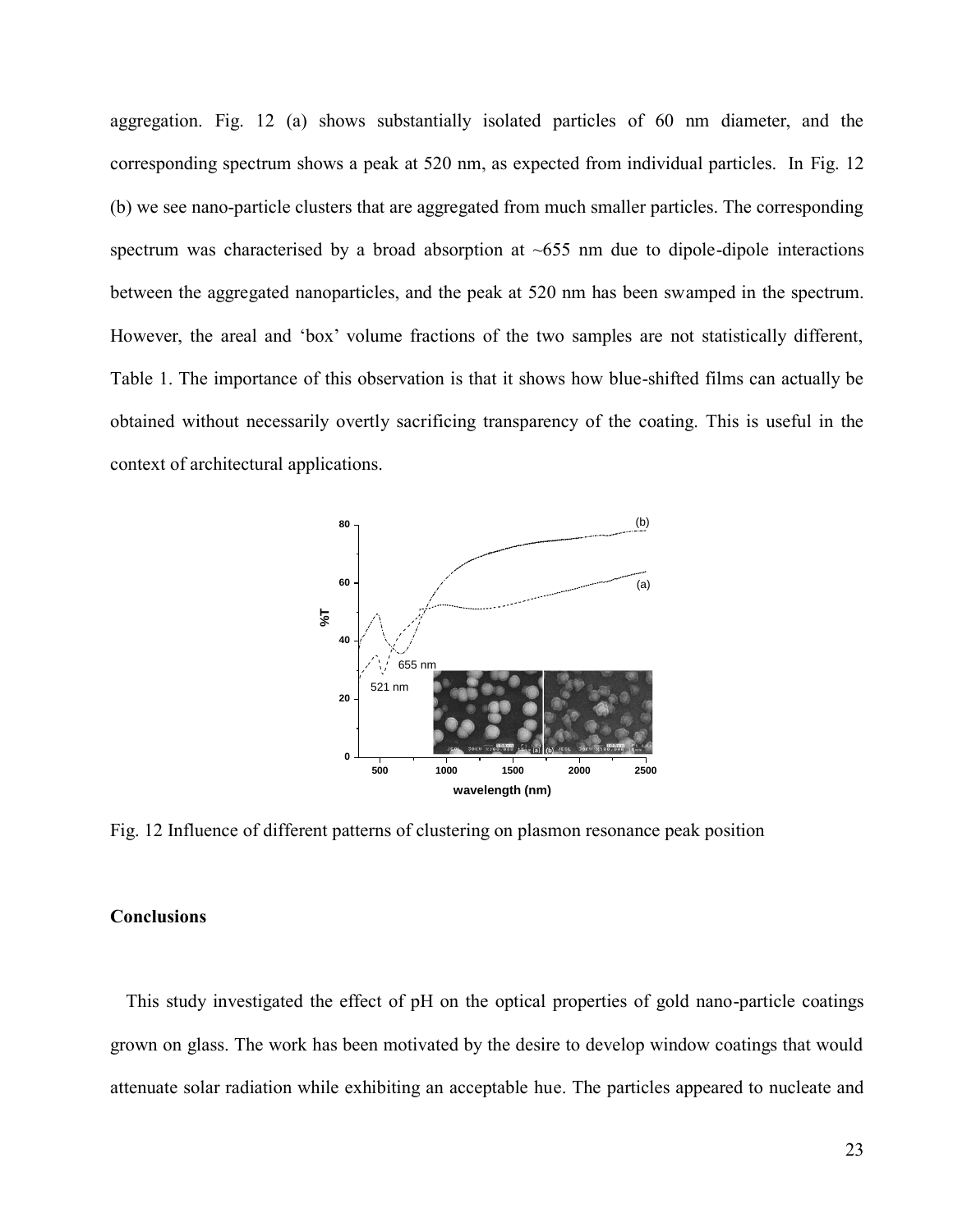grow directly on the surface of the glass, rather than in the coating solution. This was deduced from their hemispherical morphology. Coatings comprised of isolated gold nanoparticles exhibited the well-known plasmon resonance at ~520 nm on the glass substrate and were pink-coloured. However, the absorption peak due to particle-particle interactions, which is at about 700 nm, could be developed with increase of coating density. This peak could be broadened and red-shifted by increasing the deposition time. Such coatings were blue or blue-grey in transmission, and would be more suitable in principle for architectural applications than the pink ones. The most desirable bluegrey coatings were obtained after deposition at pH 10, and displayed a significantly different morphology than those deposited at a pH of 5.1. The extent to which the position of the plasmon resonance can be modelled as a function of volume fraction was assessed, and the reasons for deviations from this model examined.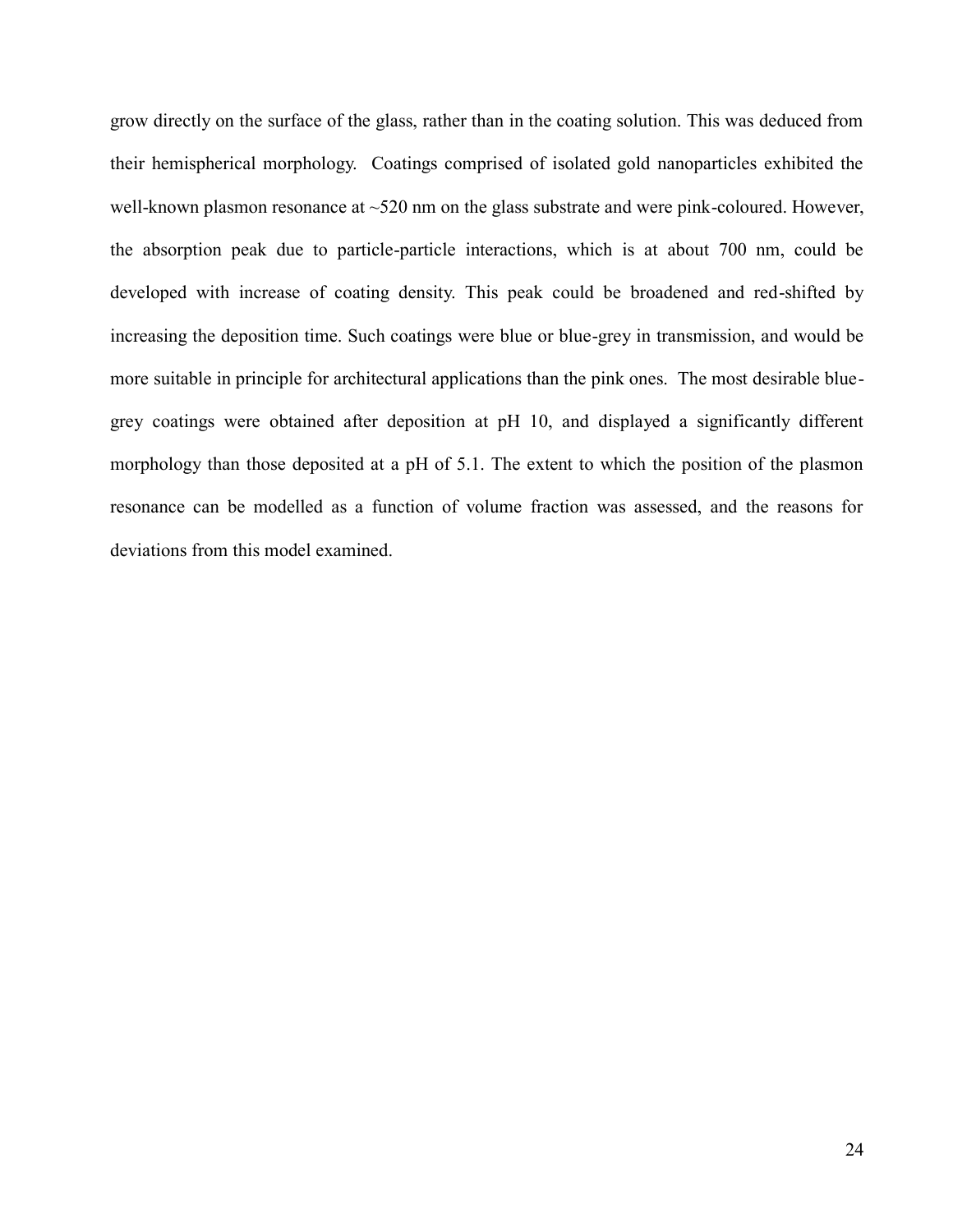Acknowledgements

The authors thank Professor G.B. Smith, Dr R. Wuhrer, Mr. G. McCredie, Dr M. Zareie and Mr S. Schelm of the University of Technology Sydney for assistance received in the course of this work.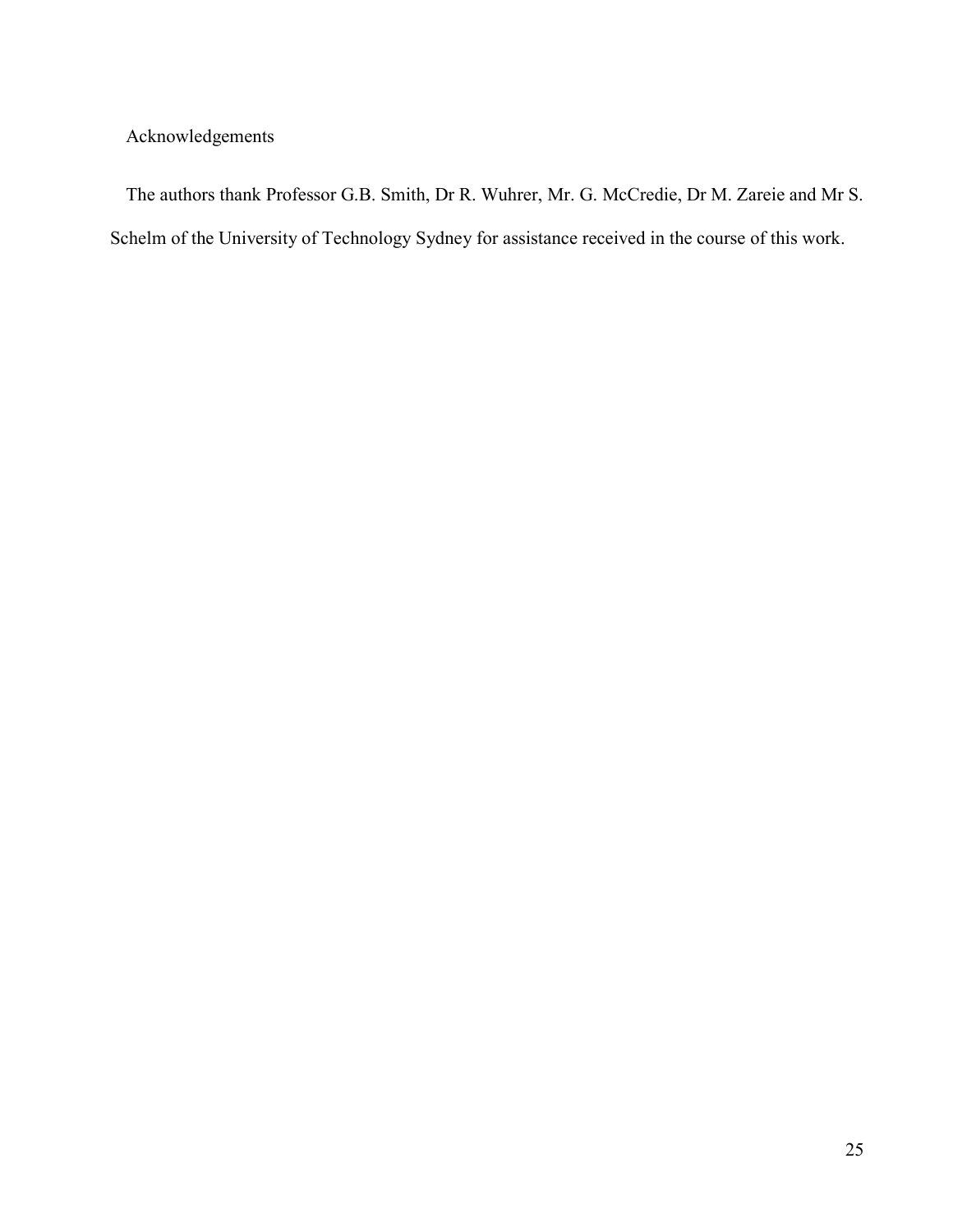|                                                                |  |  |  | Table 1 Influence of aggregating mode on resonance plasmon peak. Number of |  |  |  |  |  |  |  |
|----------------------------------------------------------------|--|--|--|----------------------------------------------------------------------------|--|--|--|--|--|--|--|
| measurements, $n$ , and standard deviation, $s$ , in brackets. |  |  |  |                                                                            |  |  |  |  |  |  |  |

| Sample                                  | Areal<br>fraction   | 'Box'<br>volume<br>fraction | Average radius<br>hemisphere<br>of<br>in model, nm | Plasmon<br>resonance,<br>nm |
|-----------------------------------------|---------------------|-----------------------------|----------------------------------------------------|-----------------------------|
| Single<br>(a)<br>isolated<br>round      | 0.360<br>(9, 0.102) | 0.175<br>(9, 0.045)         | 57.8 (956, 16.7)                                   | 521                         |
| Aggregated<br>(b)<br>small<br>particles | 0.375<br>(6, 0.032) | 0.167<br>(6, 0.021)         | 21.4 (1448, 8.0)                                   | 655                         |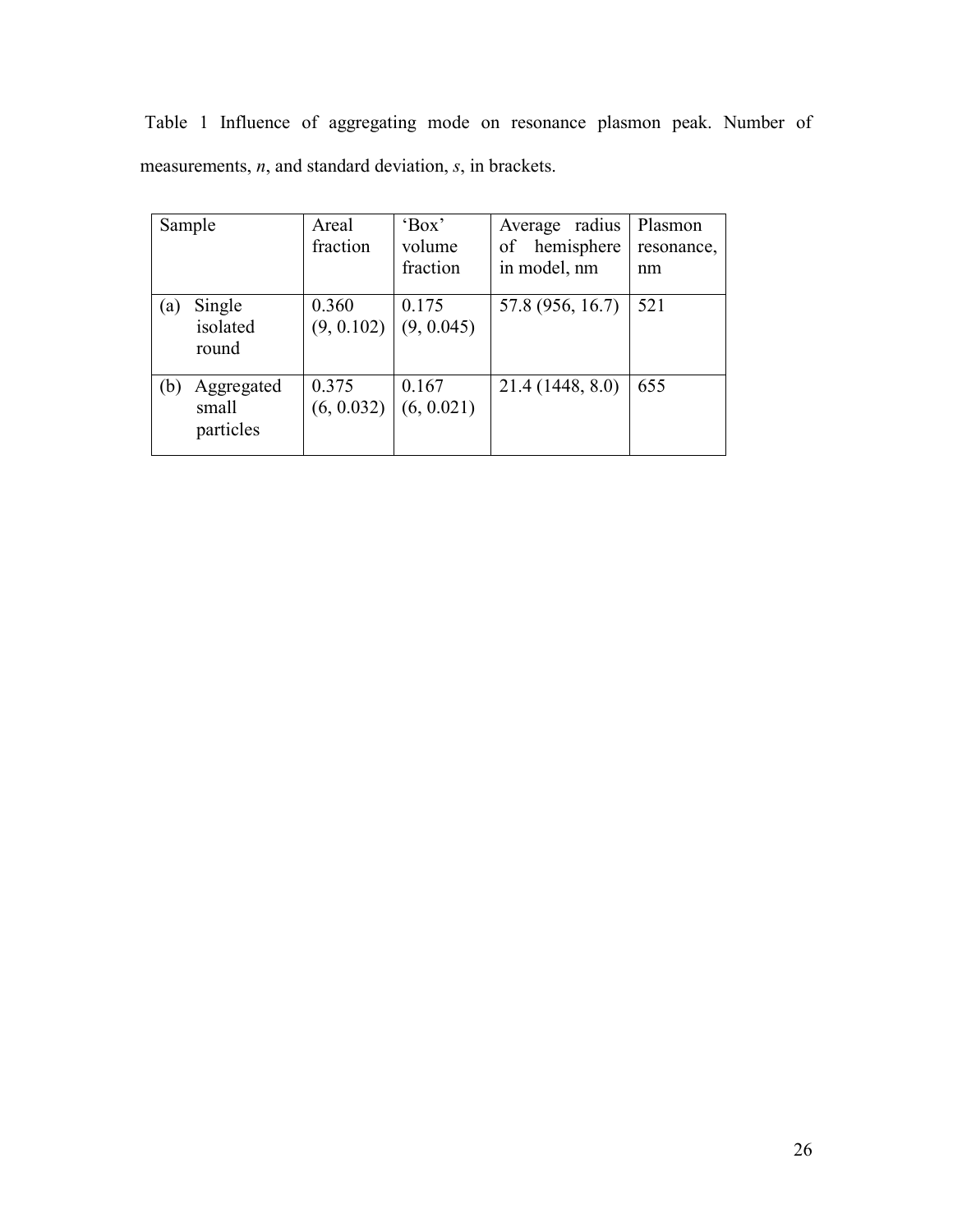# Index of Figures

- [Fig. 1 Direct normal solar spectral irradiance at air mass 1.5 for a 37](#page-3-1) $^{\circ}$  tilted surface  $^{2}$
- Fig. 2 XPS spectra of glass surfaces [coated at pH 5.1 for \(from bottom to top\)](#page-10-0) 6, 12, 18, [24, 30 and 50 minutes respectively](#page-10-0)
- Fig. 3 [Gold peaks on XPS spectra, showing development](#page-11-0) of coating of gold nanoparticles as a function of deposition [time \(deposited in pH 5.1 solution for](#page-11-0) 6, 12, 30, 40, 60 [minutes respectively\)](#page-11-0)
- [Fig. 4 AFM morphology of gold nano-particles deposited on glass](#page-11-1)
- [Fig. 5 Height and diameter of particles demonstrating hemispherical shape](#page-12-0)
- Fig. 6 Transmittance spectra of gold [nanoparticles deposited at a pH of](#page-13-0) 5.1, shown for [deposition times of 6, 12, 18, 24, 30, 36, 40, 50, 60 minutes, corresponding to](#page-13-0)  [spectra I through IX respectively.](#page-13-0)
- Fig. 7 Transmittance [spectra of gold nanoparticles deposited at a pH of 8.0, shown for](#page-14-0)  [deposition times of 2, 6, 12, 18, 24, 30, 42, 45 and 50 minutes, corresponding to](#page-14-0)  [spectra I through IX respectively](#page-14-0)
- [Fig. 8 Transmittance spectra of gold nanoparticles deposited at a pH of 10.0, shown for](#page-15-0)  [deposition times of 2, 6, 12, 18, 24, 30, 35 and 40 minutes, corresponding to spectra](#page-15-0)  [I through VIII respectively](#page-15-0)
- [Fig. 9 Morphology of gold nano-particles deposited at pH 5.1](#page-17-0)
- [Fig. 10 Morphology of gold nanoparticles deposited at pH 10.0](#page-17-1)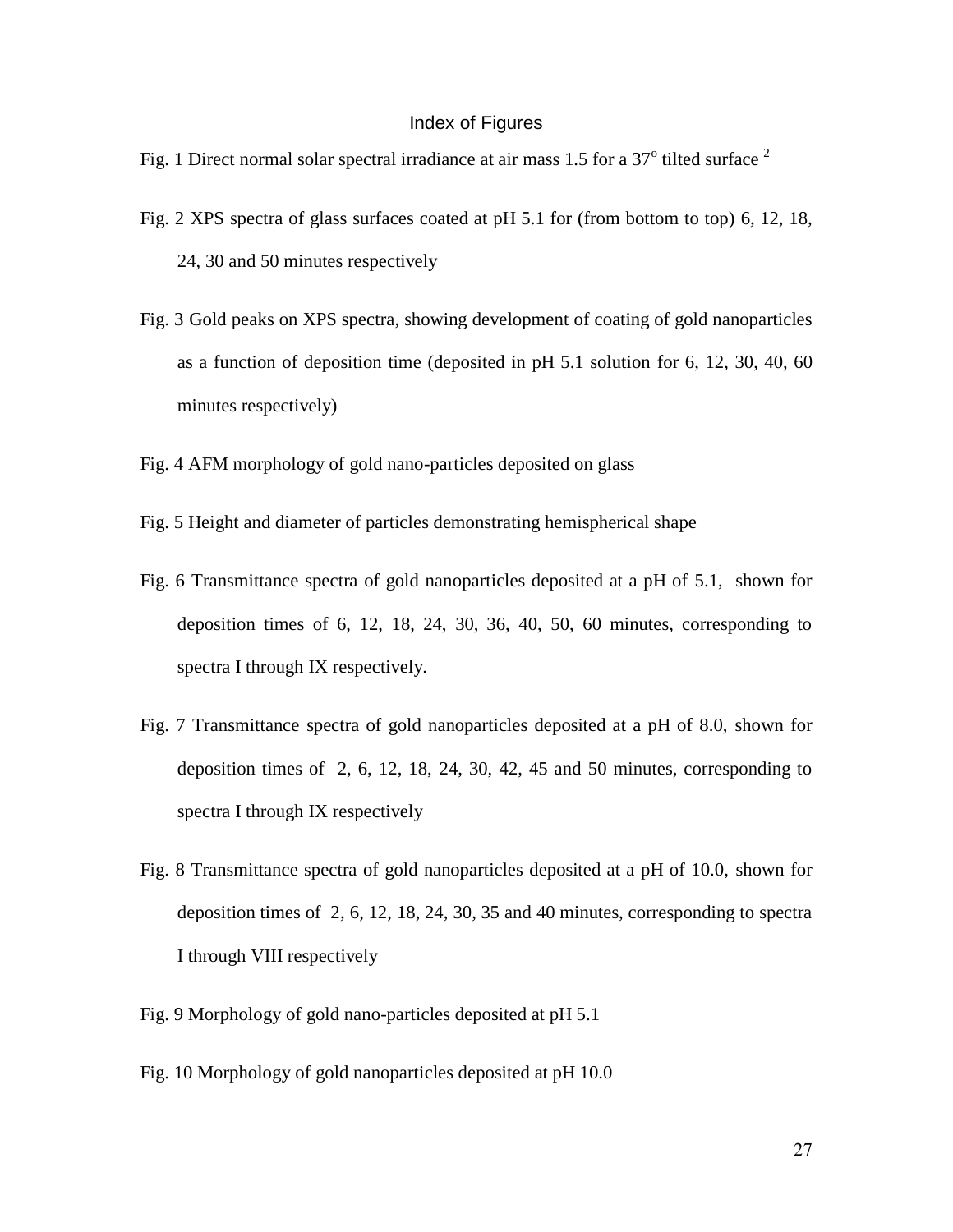[Fig. 11 Effect of volume fraction on position of resonance peak](#page-20-0)

[Fig. 12 Influence of different patterns of clustering on plasmon resonance peak position](#page-22-0)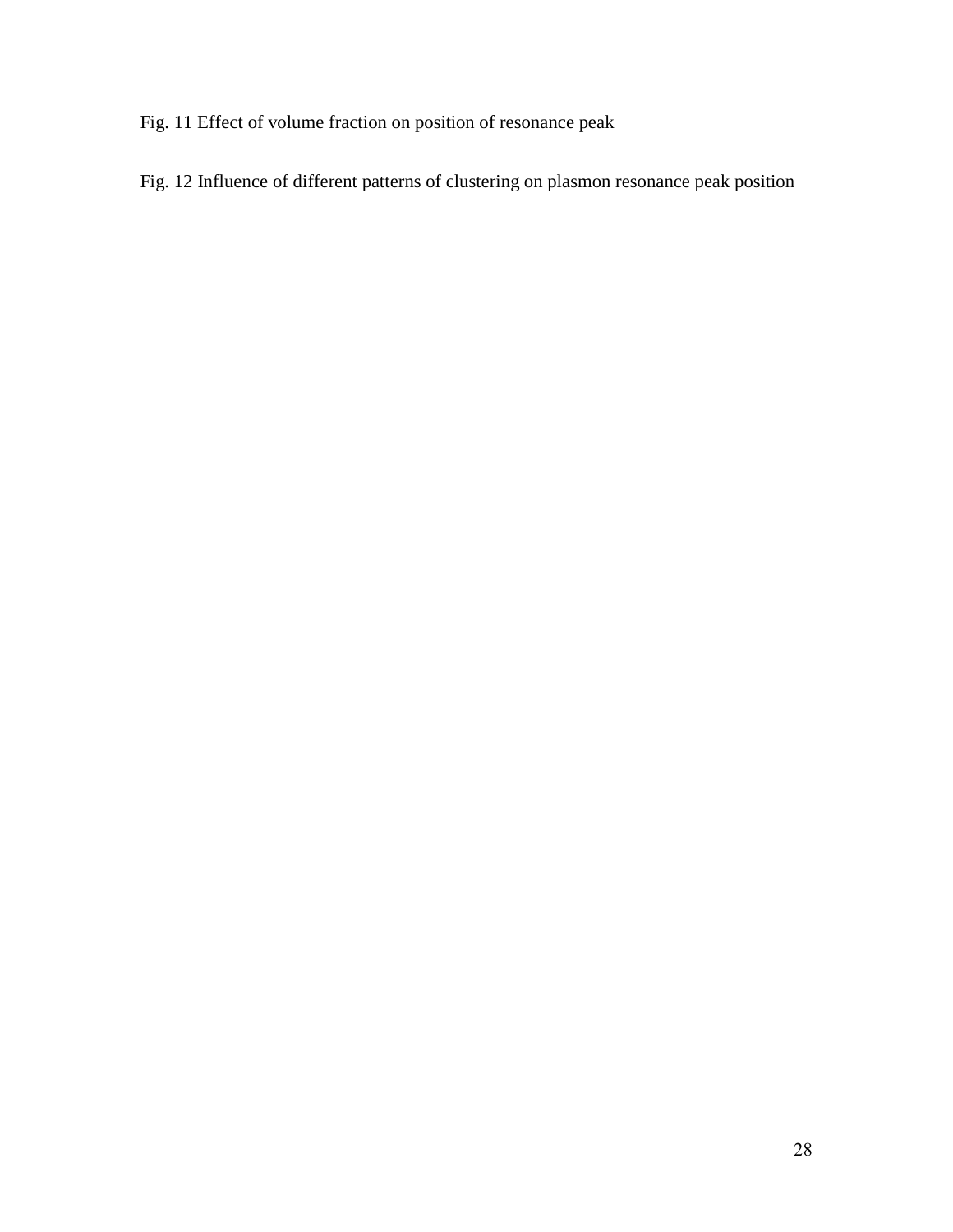#### References

- (1) Johnson, T.E. *Low-E Glazing Design Guide*; Butterworth Architecture: Boston, 1991.
- **(2)** *ASTM G 159 – 98. Standard Tables for References Solar Spectral Irradiance at Air Mass 1.5: Direct Normal and Hemispherical for a 37° Tilted Surface*; American Society For Testing And Materials: West Conshohocken, PA, 1998.
- (3) Wruk, N. *Glass Processing Days 1997*. 13-15th September 1997, Tampere, Finland, 182.
- (4) Block, V. *Glass Processing Days 2001*,  $18^{th}$ - $21^{st}$  June 2001, Tampere, Finland, 826.
- (5) Bell, J.M. ; Matthews, J.P. *Materials Forum*, **1998**, *22*, 1.
- (6) Nadel, S.J. ; Hill, R.J. *Glass Processing Days 1997*, 13-15th September 1997, Tampere, Finland, 209.
- (7) Kühnel, F. ; Paul, T. *Glass Processing Days 2001*, 18th -21st June **2001**, Tampere, Finland, 760.
- (8) Smith, G.B. ; Deller, C.A. ; Swift, P.D. ; Gentle, A. ; Garrett, P.D. ; Fisher, W.K. *J. Nanoparticle Research*. **2002**, *4*, 157.
- (9) Takeda, H. ; Yabuki, K. ; Adachi, K. *United States Patent 6,319,613*, **2001**.
- (10) Genzel, L. ; Martin, T.P. *Z. Physik B*. **1975**, *21*, 339.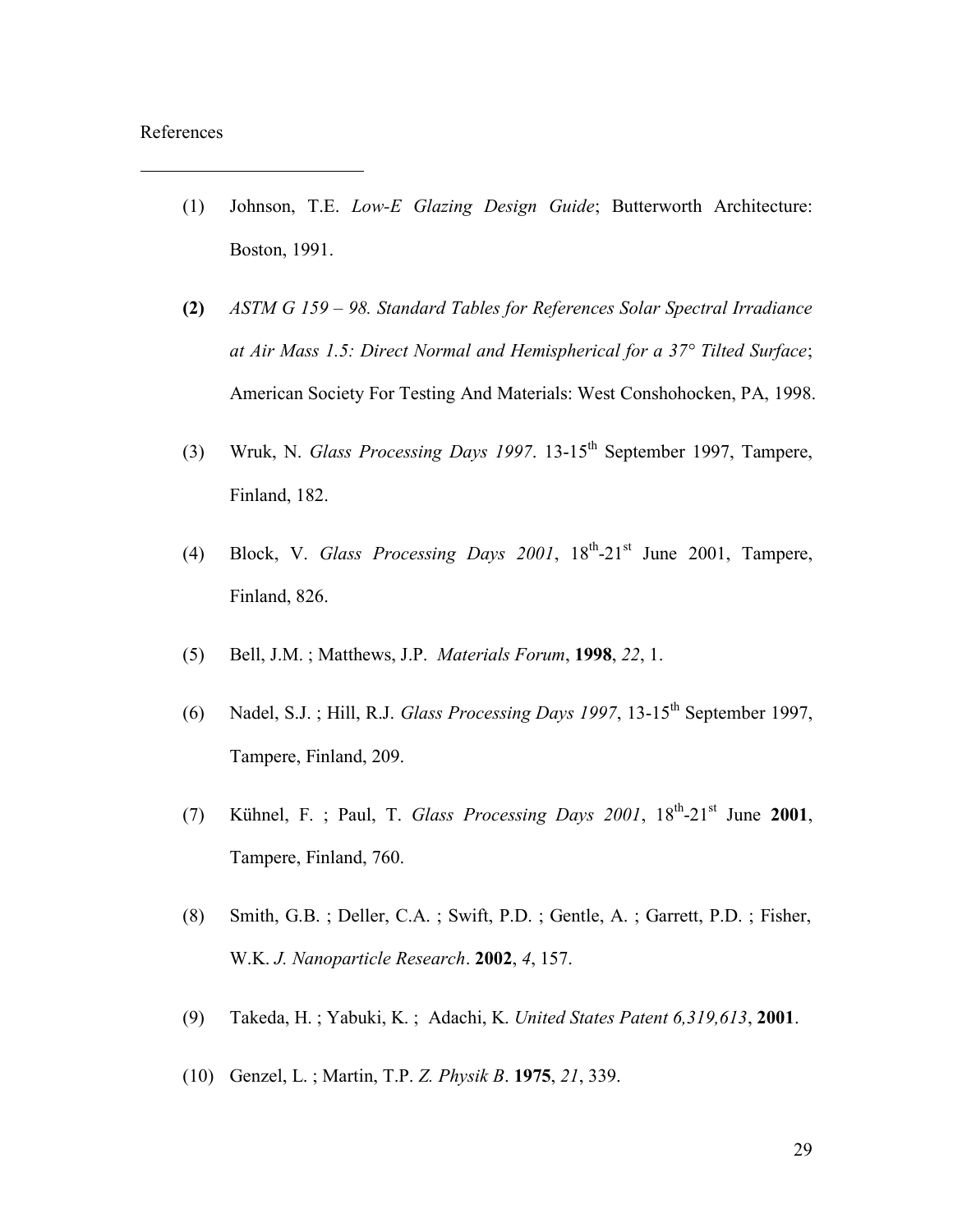- (11) Bohren, C.F. ; Huffman, D.R. *Absorption and Scattering of Light by Small Particles*; Wiley-Interscience: New York, **1998**.
- (12) Turkevich, J. *Gold Bulletin*. **1985**, *18*, 125.

- (13) Ung, T. ; Liz-Marzán, L.M. ; Mulvaney, P. *Colloids and Surfaces A: Physicochemical and Engineering Aspects* **2002**, *202*, 119.
- (14) Félidj, N. ; Aubard, J. ; Lévi, G. ; Krenn, J.R. ; Schider, G. ; Leitner, A. ; Aussenegg, F.R. *Physical Review B* **2002**, *66*, 245407.
- (15) Mulvaney, P. *Langmuir*, **1996**, *12*, 788.
- (16) Seitz, O. ; Chehimi, M.M. ; Cabet-Deliry, E. ; Truong, S. ; Felidj, N. ; Perruchot, C. ; Greaves, S.J. ; Watts, J.F. *Colloids and Surfaces A: Physicochemical and Engineering Aspects* **2003**, *218*, 225.
- (17) Natan, M.J. ; Baker, B.E. *United States Patent 6,242,264*, **2001**.
- (18) Park, S.H. ; Im, J.H. ; Im, J.W. ; Chun, B.H. ; Kim, J.H. *Microchemical Journal* **1999**, *63*, 71.
- (19) Miller, R.G. ; Cavitt, R.L. *United States Patent 4,005,229*, **1977**.
- (20) Westcott, S.L. ; Oldenburg, S.J. ; Randall Lee, T. ; Halas, N.J. *Langmuir*, **1998** *14*, 5396.
- (21) Levy, D.J. *United States Patent 3,515,571*, **1970**.
- (22) Franz, H. ; Vanek, J.C. *United States Patent 4,091,128*, **1978**.